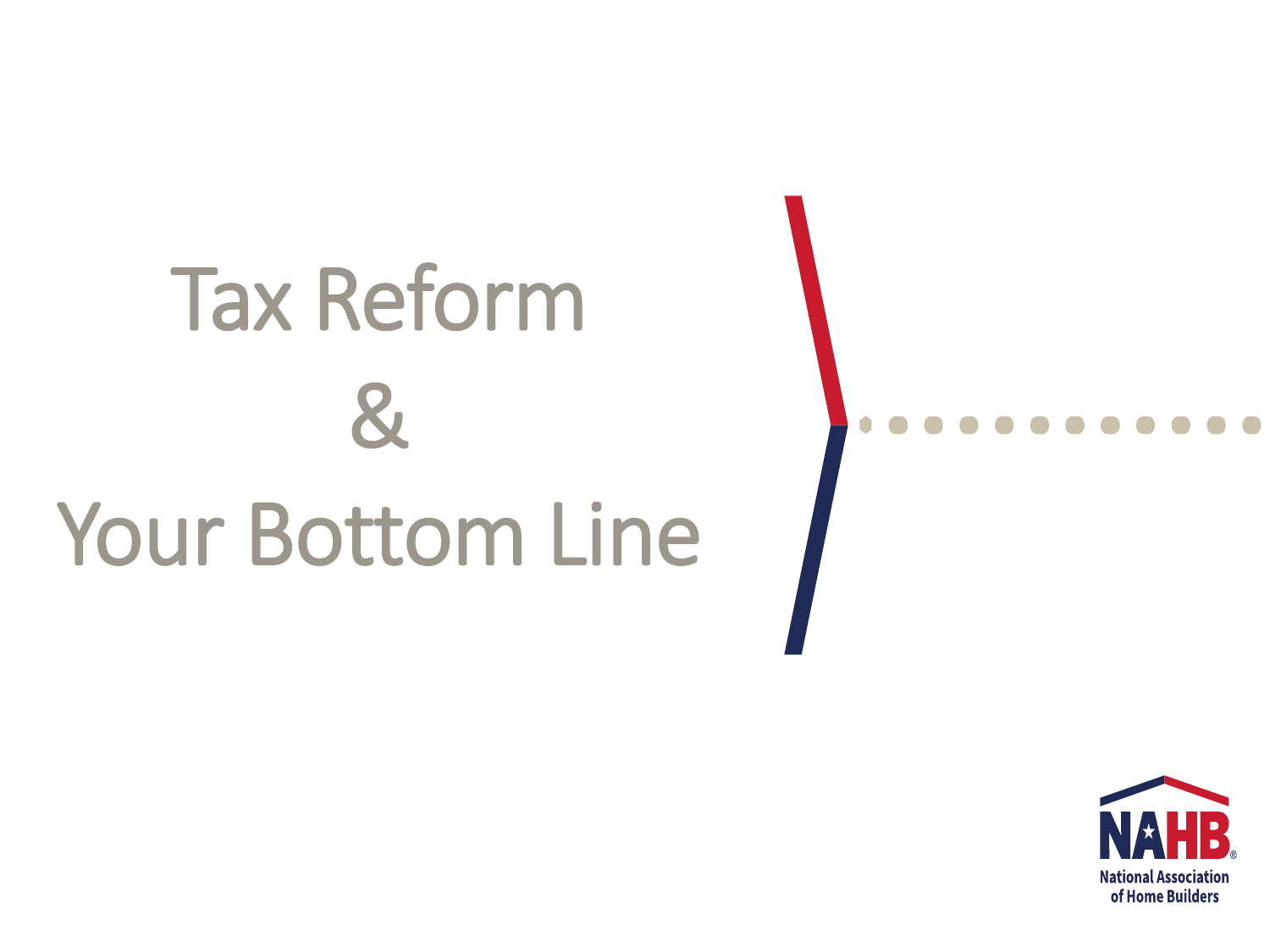#### Tax Reform – Policy Changes and Impacts

- Economic impacts
	- GDP
		- Marked up 2018 forecast to 2.6% (from 2.5%)
		- Dynamic scoring model suggests 0.8% (\$300B) more GDP after 10 years
	- Business investment
		- 1.1% higher after ten years
	- Labor supply and employment
		- 0.6% higher
			- 0.9 million more workers in labor force

• Reduced home price growth to a positive 2.9% growth rate in 2018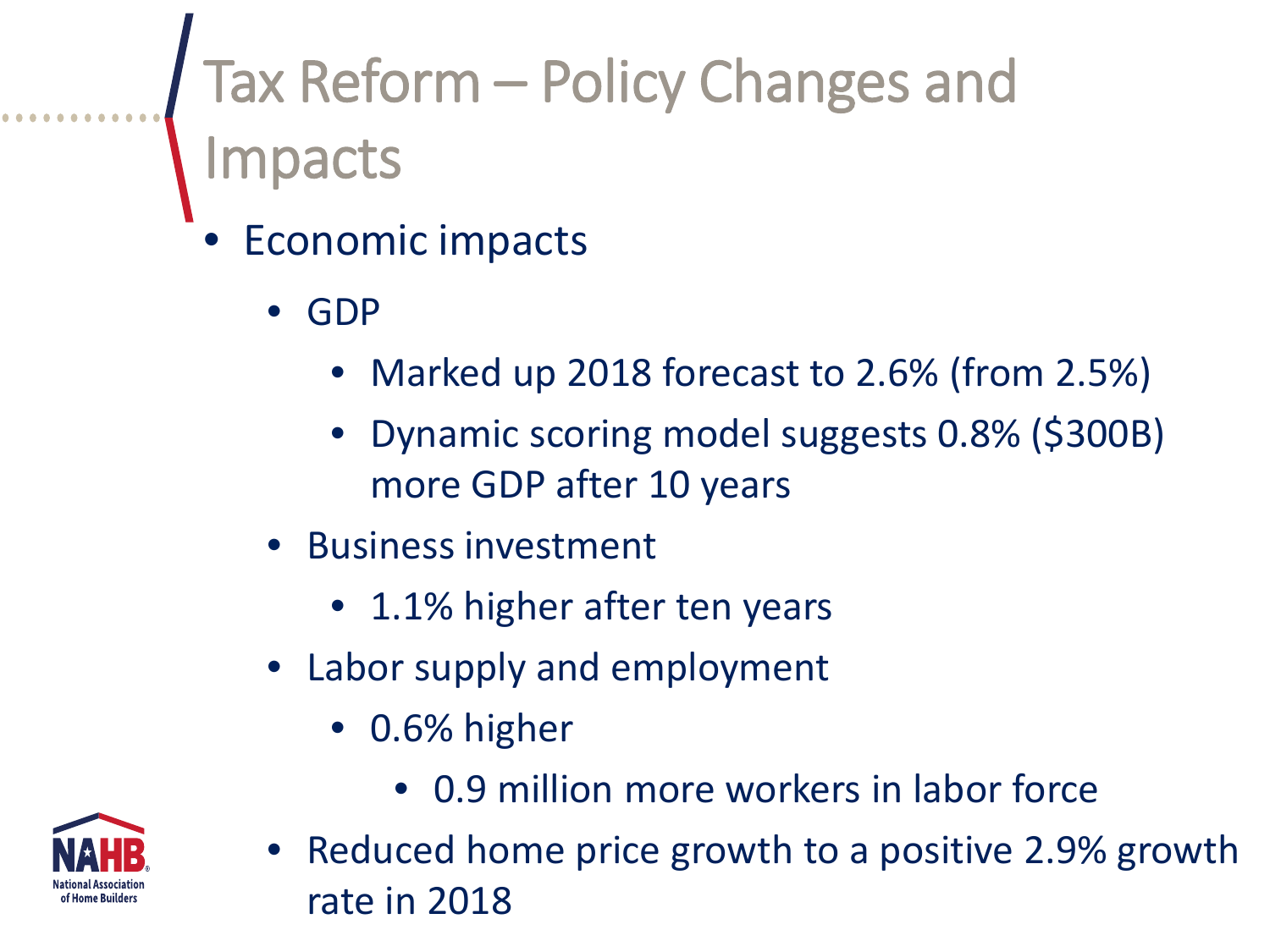# **20% Pass-Thru Deduction**

#### **Final Law:**

 $\triangleright$  Individuals may generally deduct 20% of qualified business income (QBI), based on wages or on wages plus a capital element

#### $\triangleright$  Final pass-thru deduction represents tax savings of \$415 billion

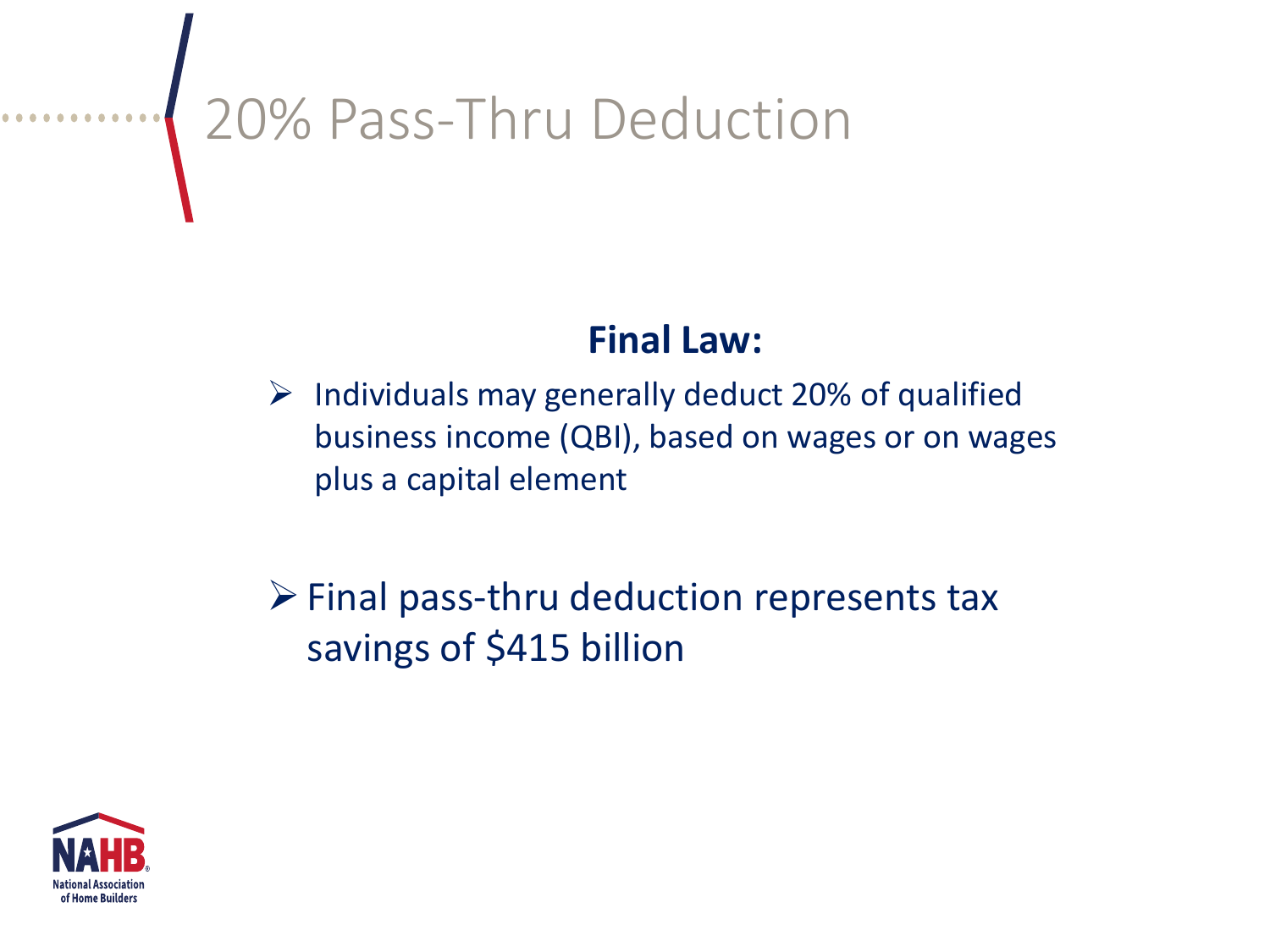### Business Interest Deduction (BID)

#### **Final Law:**

 $\triangleright$  Deduction limited to 30% of earnings without regard to depreciation, amortization, and depletion

#### **HOWEVER…**

 $\triangleright$  Real estate businesses can keep the full deduction, with tradeoffs

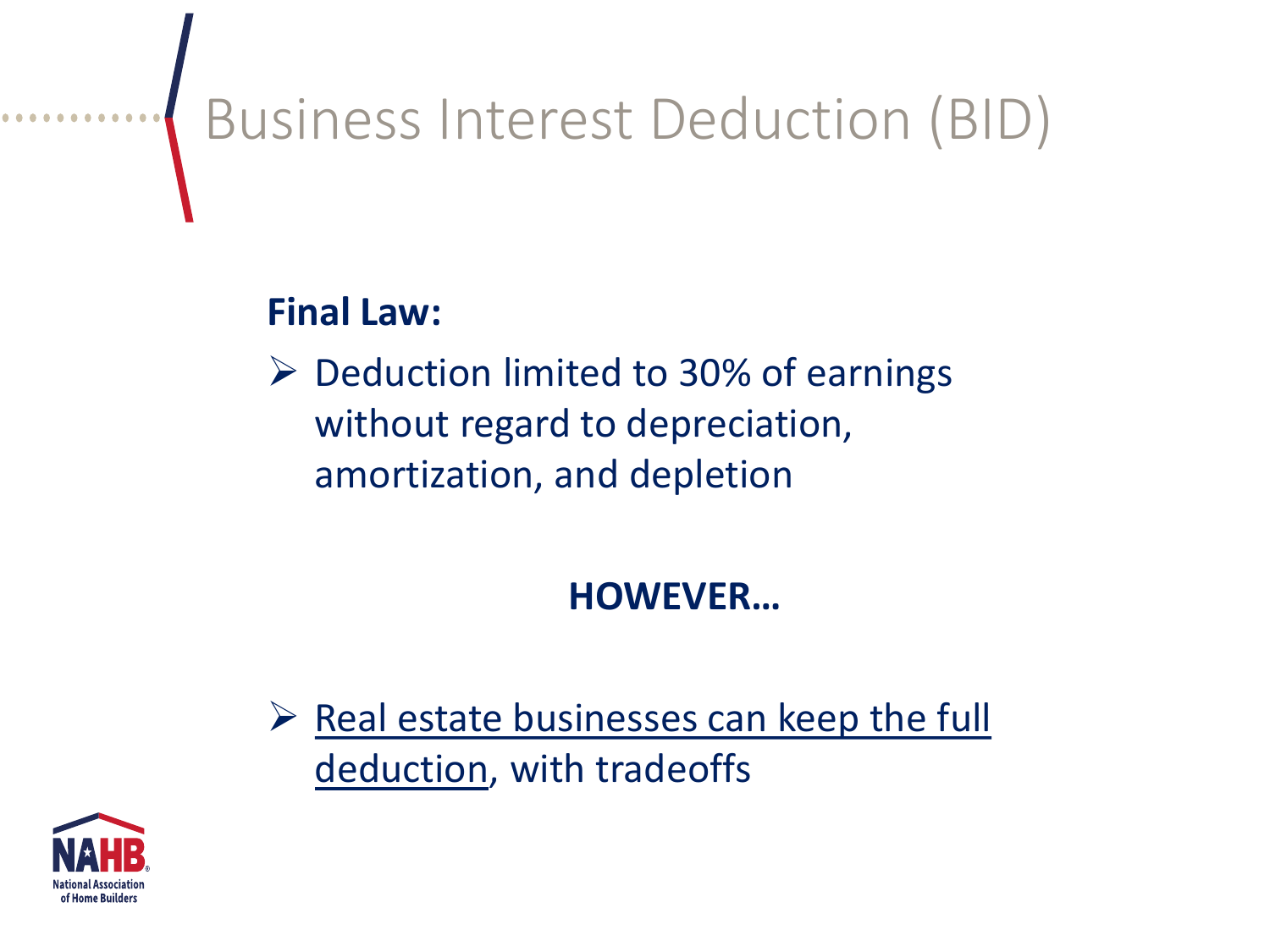# Depreciation of MF Structures

#### **FINAL LAW = PRIOR LAW**

27.5 YEARS



. . . . . . . . . .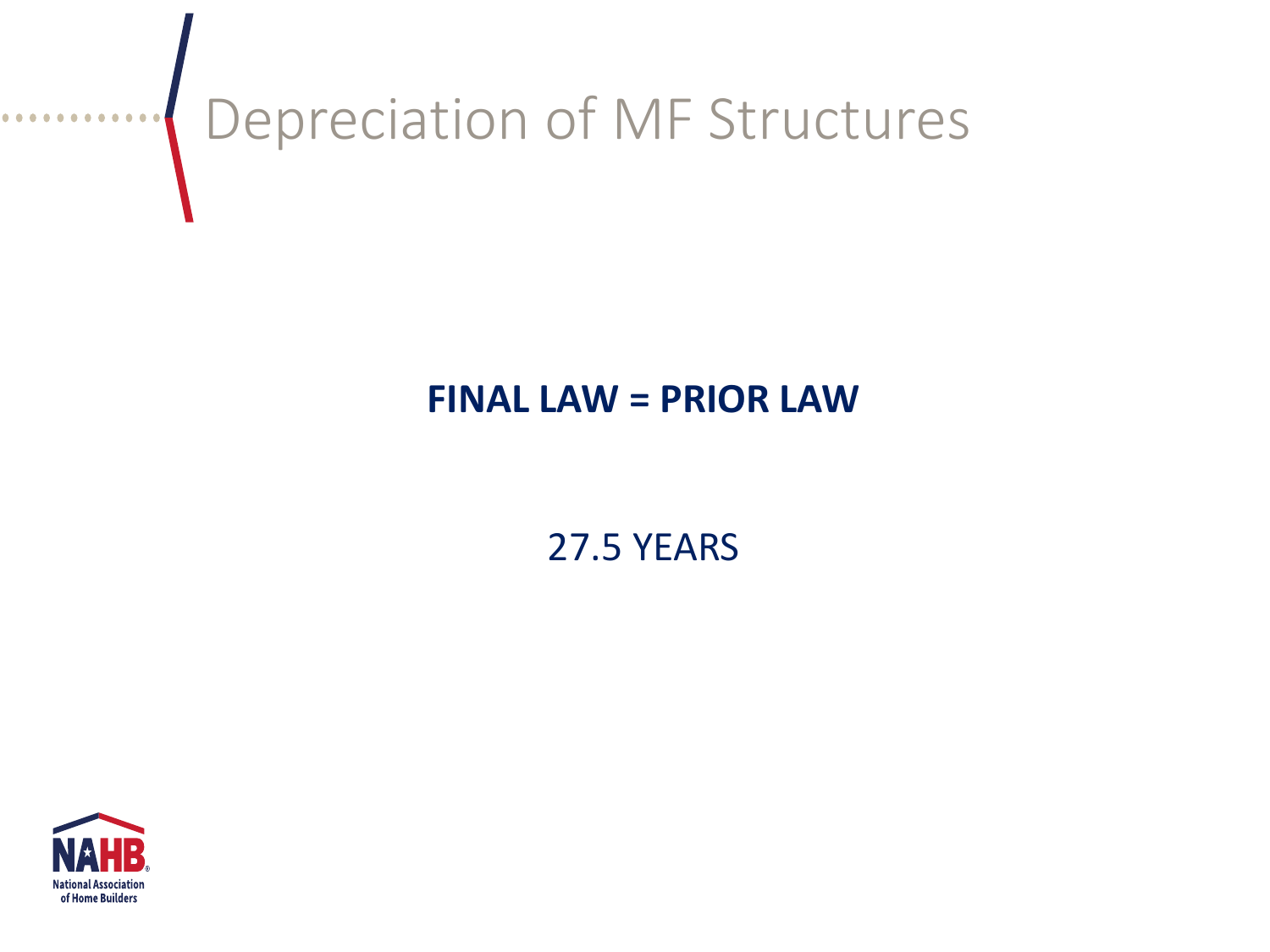# 1031 Like Kind Exchanges

Earlier proposals: Repealed

 $\triangleright$  Represented a \$20 billion tax hike for real estate over 10 years House: Retained for Real Estate Senate: Retained for Real Estate

#### **Final Law: Retained for Real Estate**

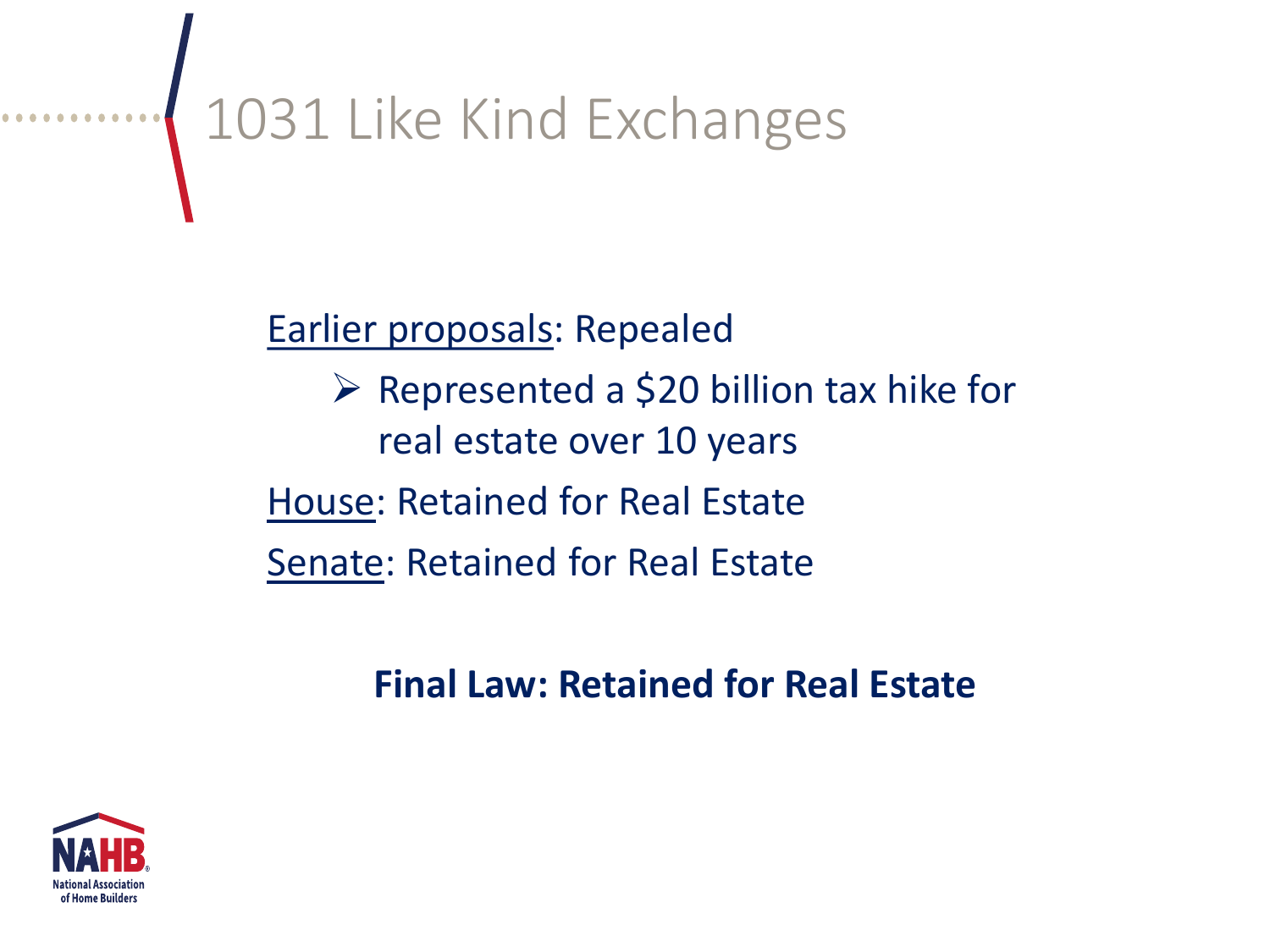# Mortgage Interest Deduction

#### **Final Law: Cap reduced to \$750k; retained second homes; eliminated HELOC deduction**

 $\triangleright$  Home owner tax savings of \$220 billion relative to the House bill

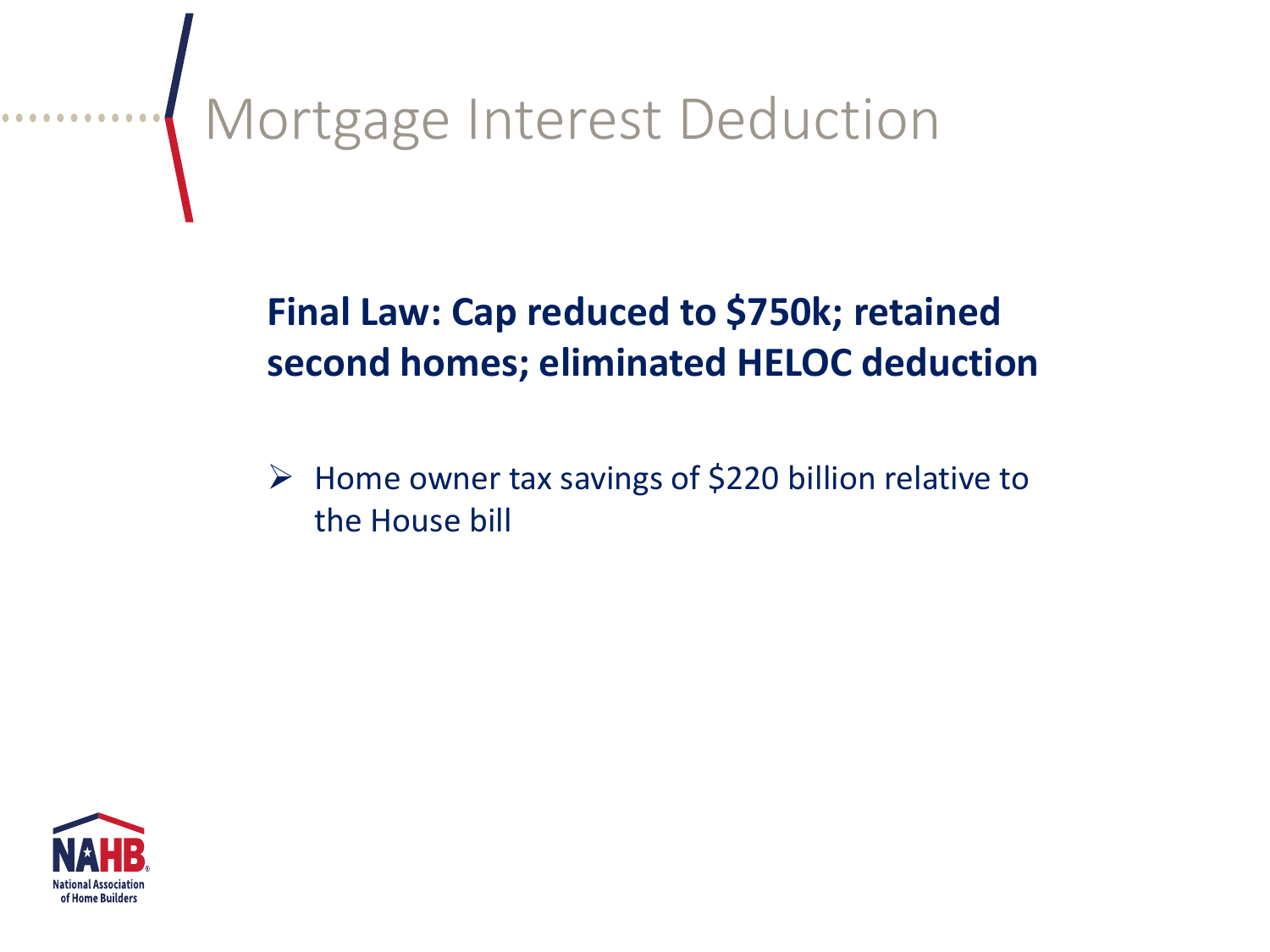# Home Equity Lines of Credit

**Home owners may still deduct HELOC interest, so long as:**

- $\triangleright$  The loan was used to make a "substantial" home improvement, and
- $\triangleright$  Total mortgage debt does not exceed the new \$750K cap

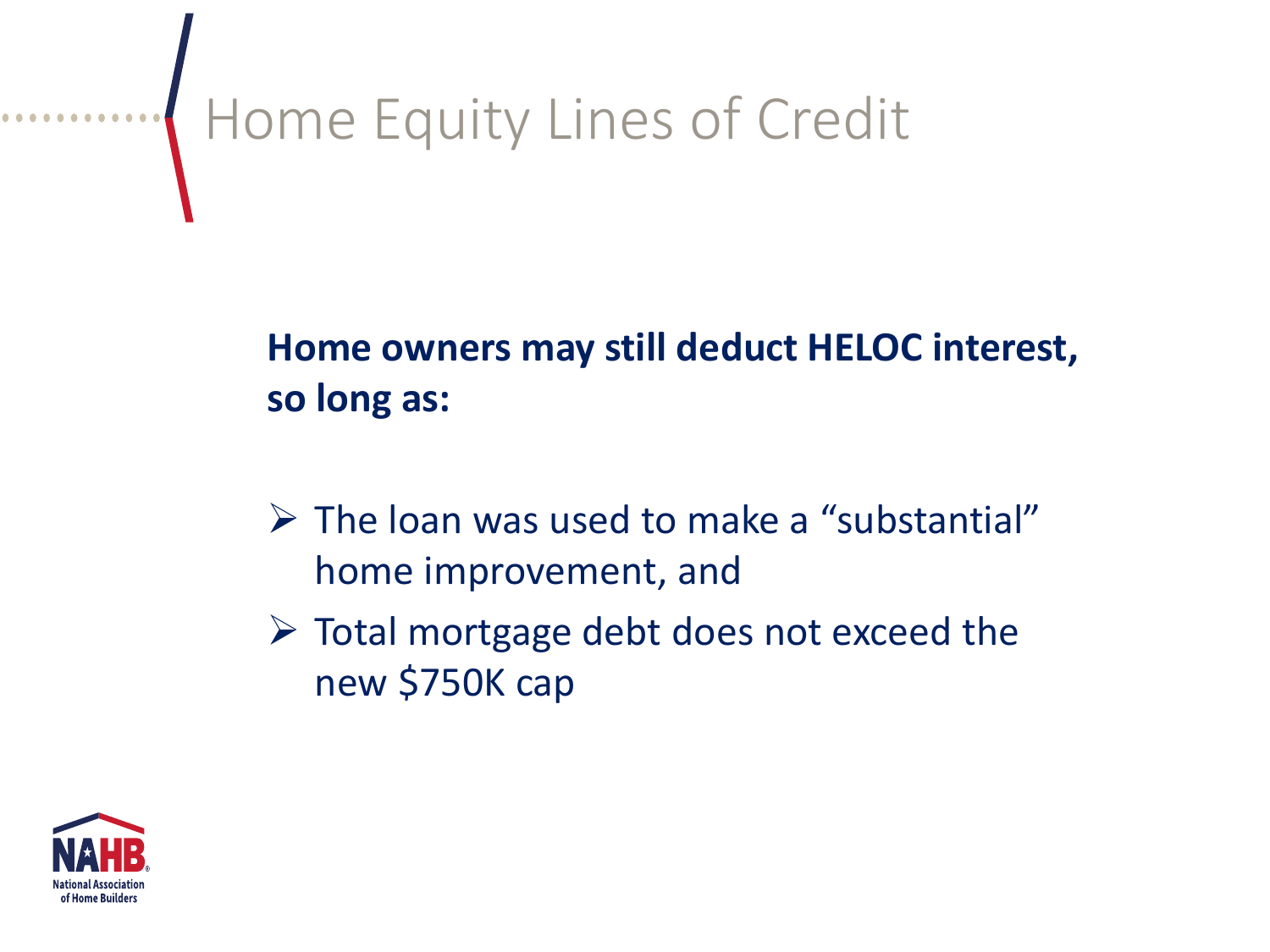#### **Final Law**

...........<mark>.</mark> SALT

Itemizers may deduct property taxes plus state and local income OR sales taxes, up to combined amount of \$10,000

 $\triangleright$  Final Tax Savings for Home Owners:

 $\geq$  \$310 billion due to \$10,000 deduction for property and sales/income taxes

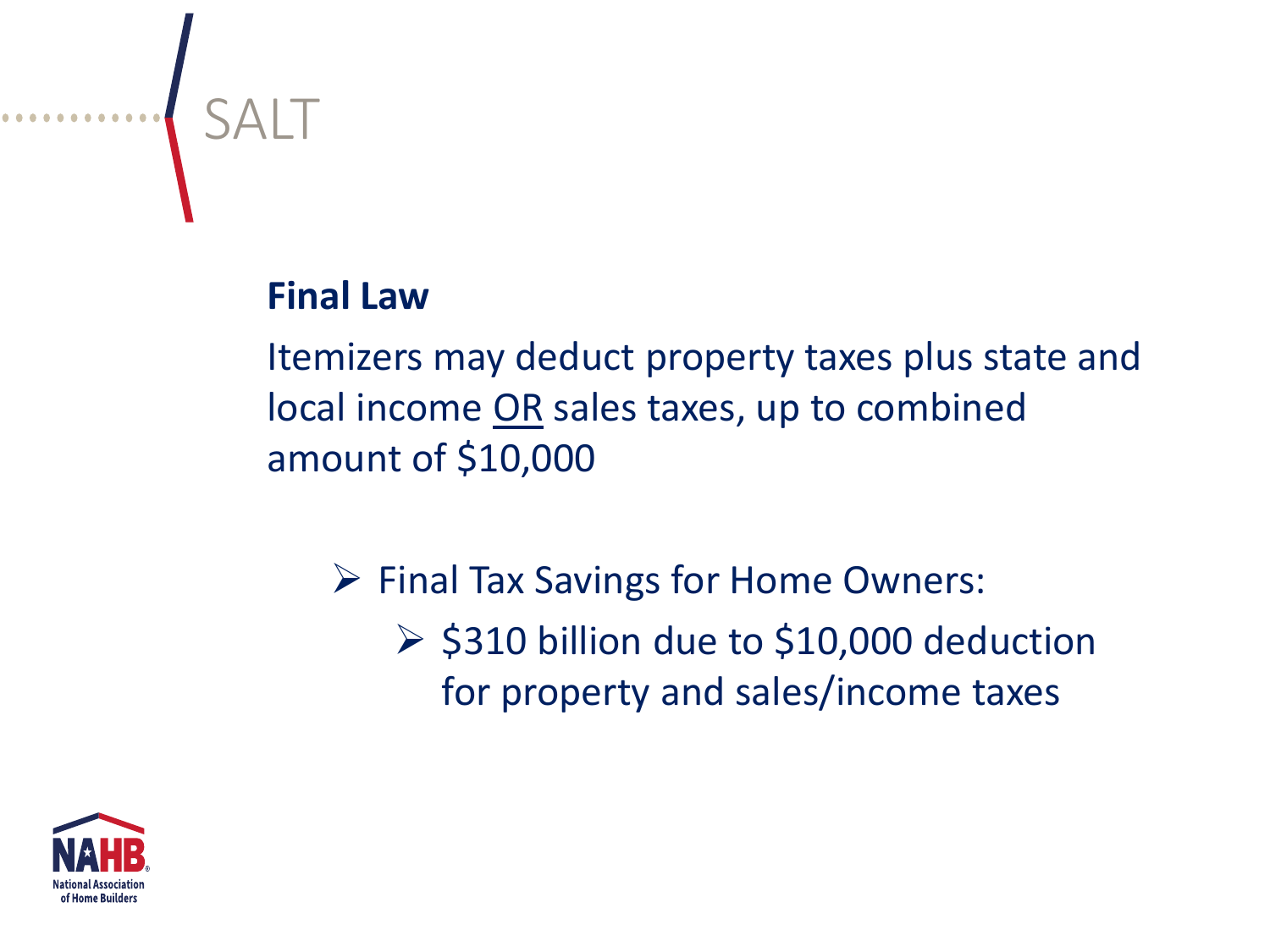## AMT to the Rescue?

#### **Final Law: Substantially reduces the number of taxpayers subject to the AMT by:**

- $\triangleright$  Raising the income phase-out thresholds
- $\triangleright$  Increasing the exemption amounts

#### **RESULT**

**The number of AMT payers projected to fall from 5.4 million only 200,000 taxpayers**

 $\triangleright$  More than 5 million taxpayers who could not claim the SALT deduction may now be eligible.

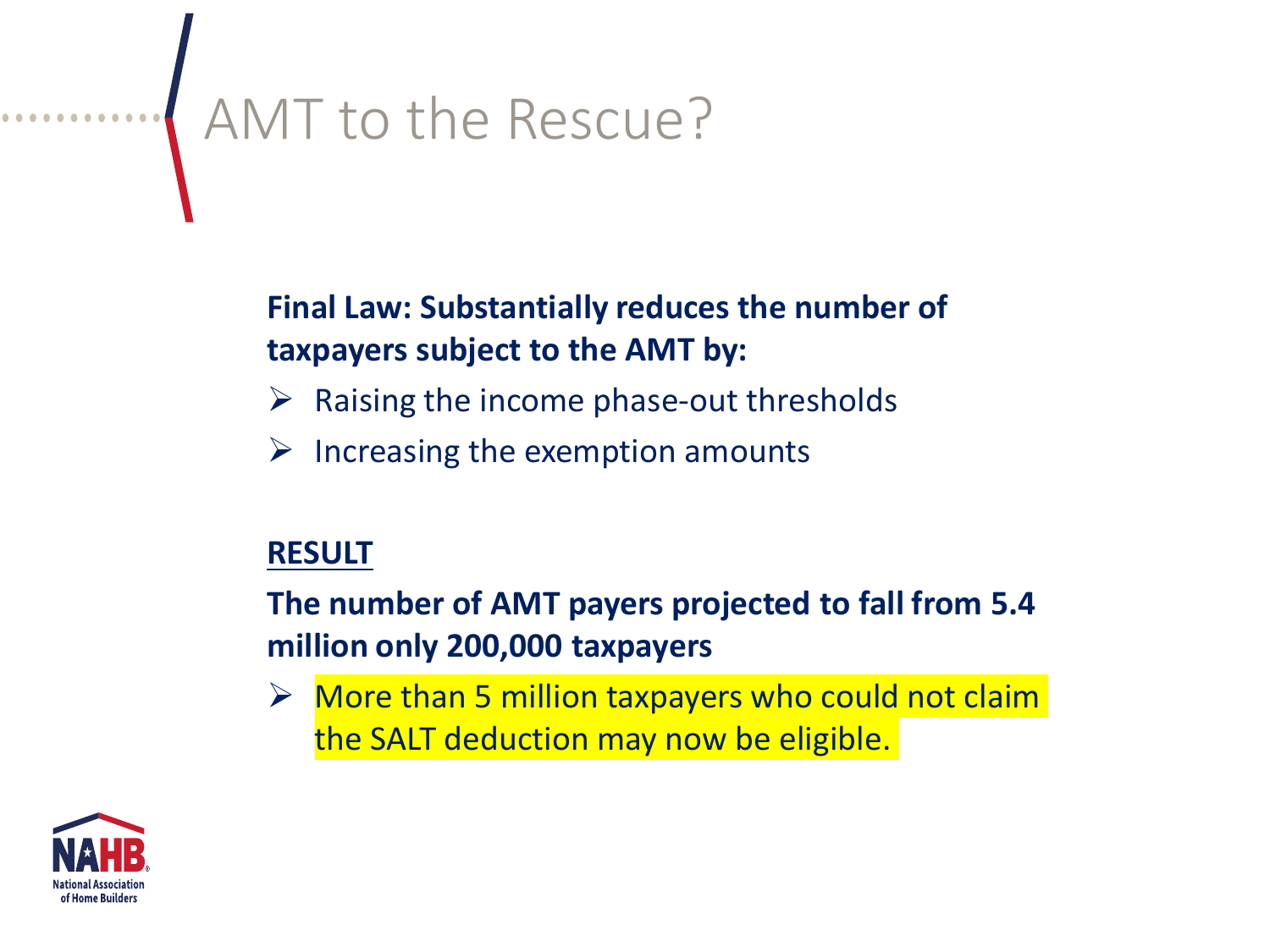### AMT Relief

Represents a **\$637 billion tax cut**

 $\triangleright$  Particularly beneficial for owners of small businesses in and residents of high-cost areas

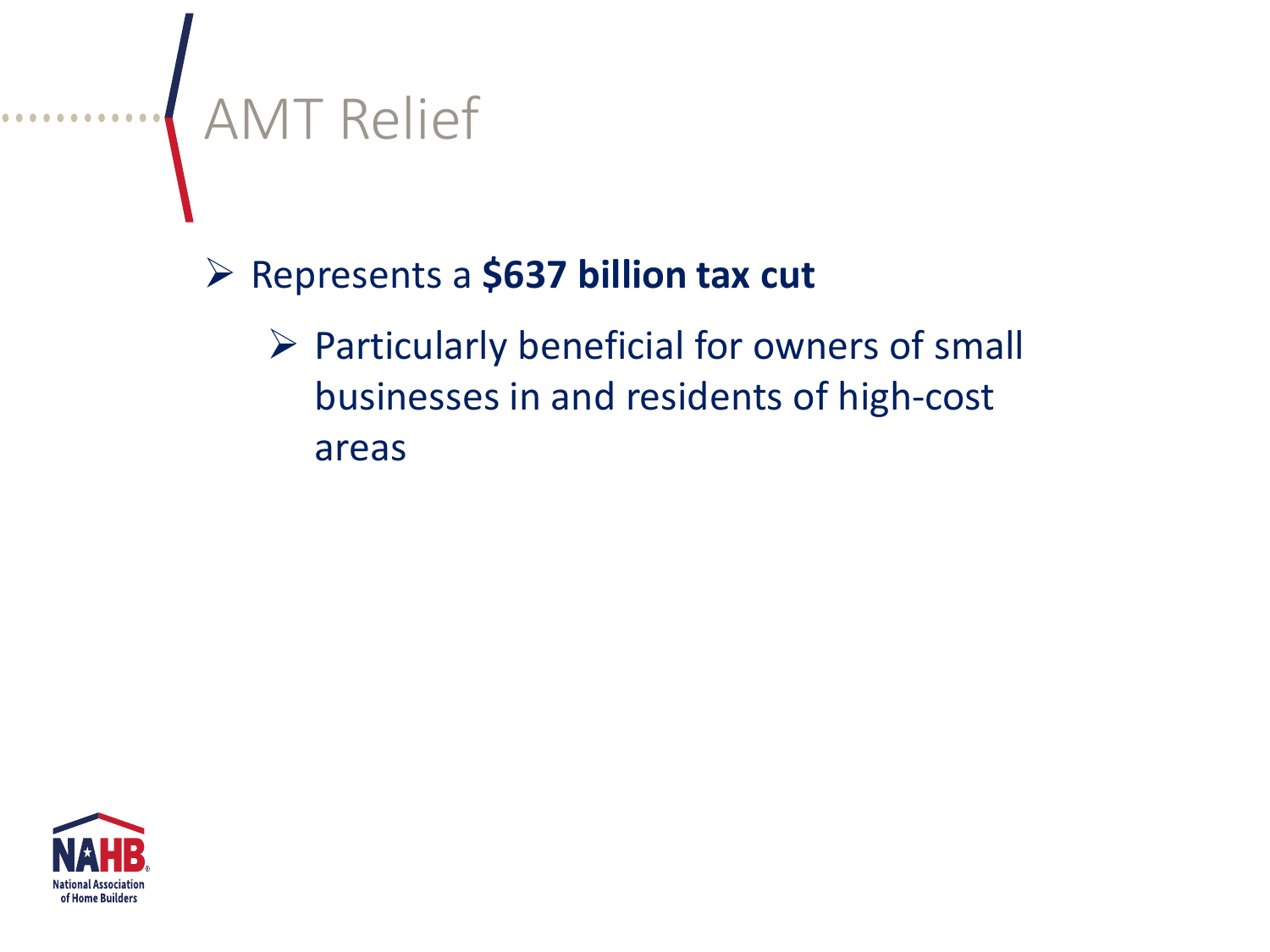# Capital Gains Exclusion

**Allows homeowners to avoid capital gains tax on up to \$250k (singles) or \$500k (couples) in profits from sale of primary residence**

(provided they reside in the home for a set period of time)

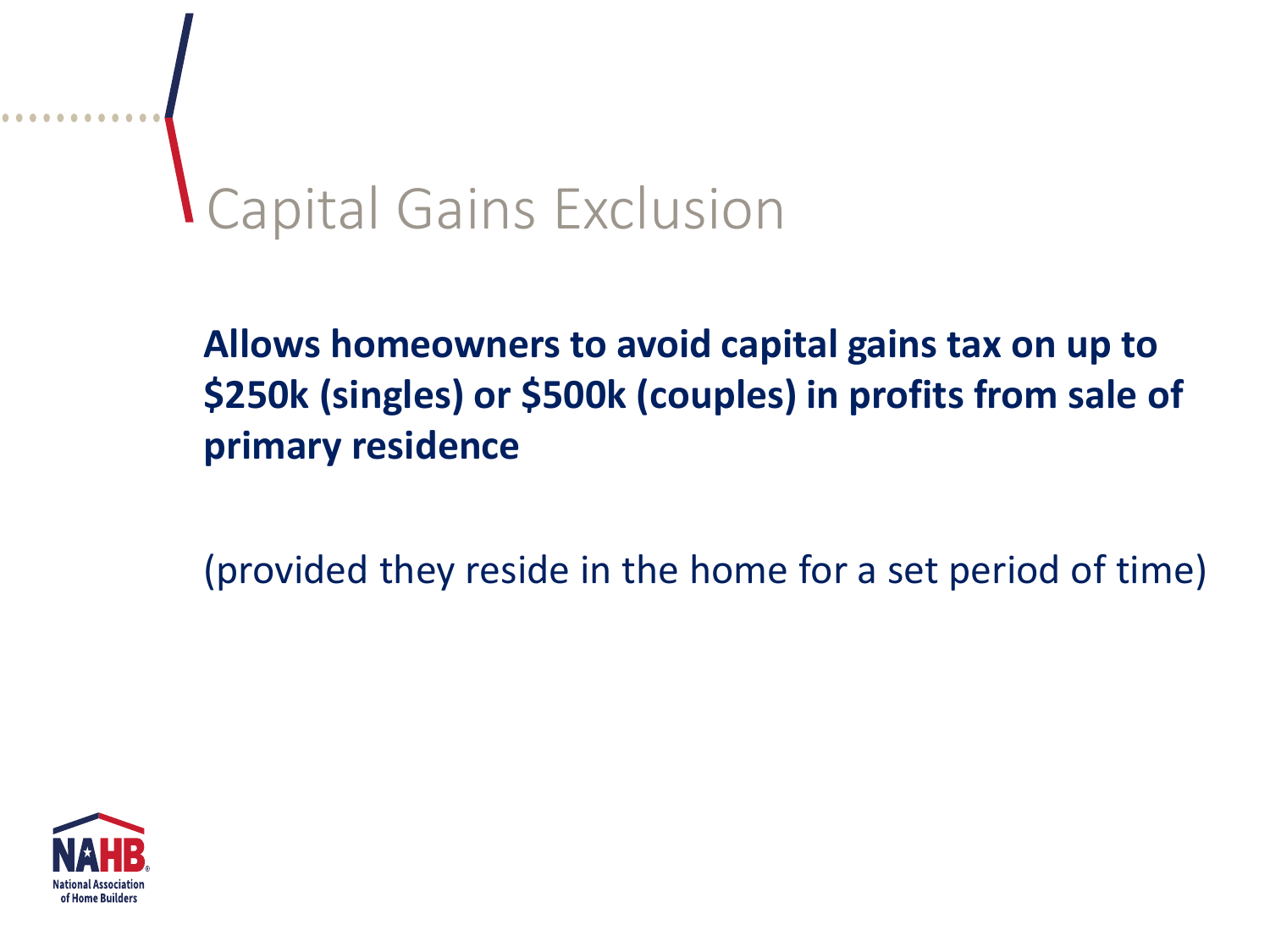### Capital Gains Exclusion

#### **Final Law = Current Law**

#### $\triangleright$  No tax increase

 $\triangleright$  Saved home sellers \$22 billion relative to the House bill

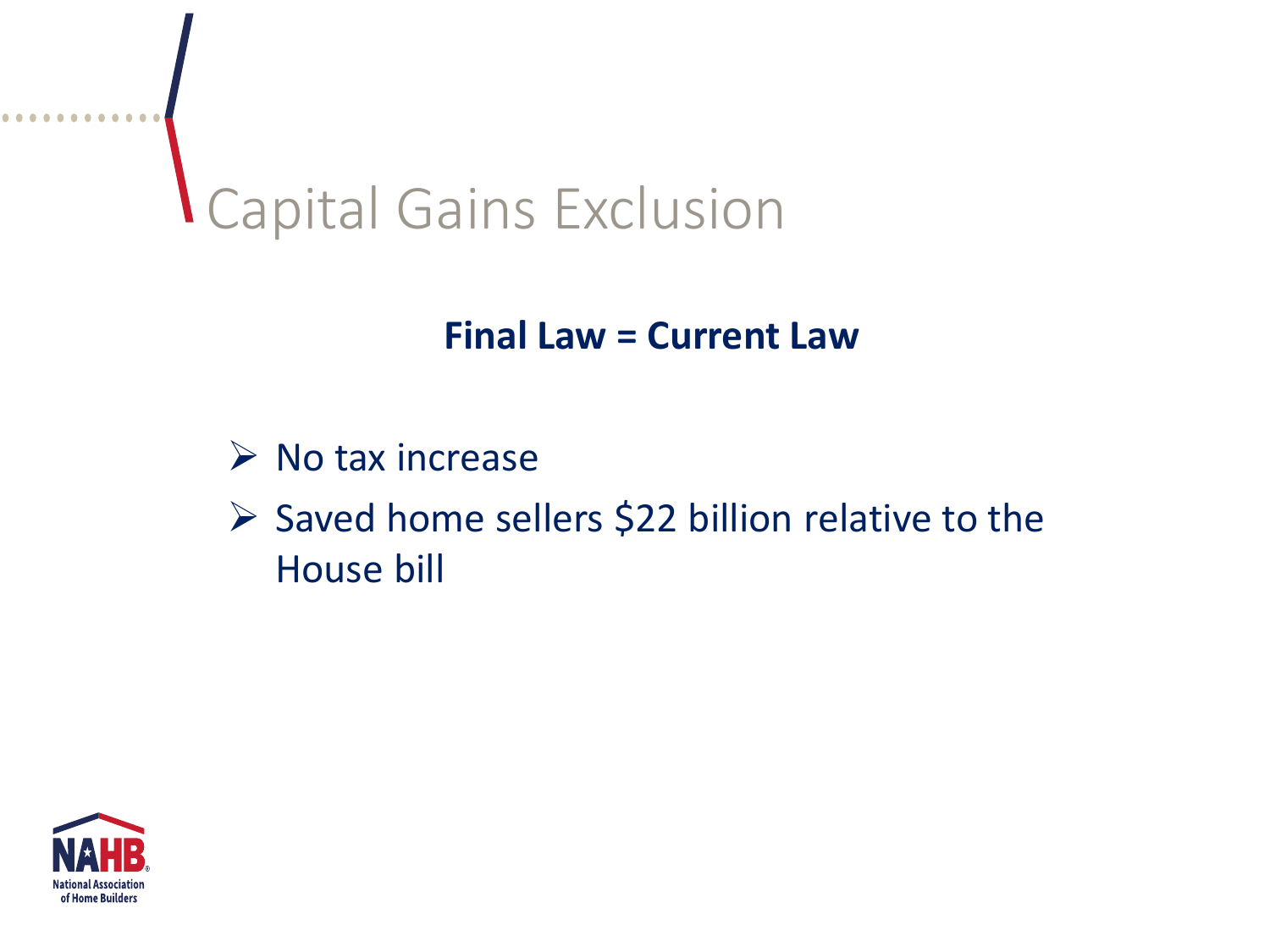

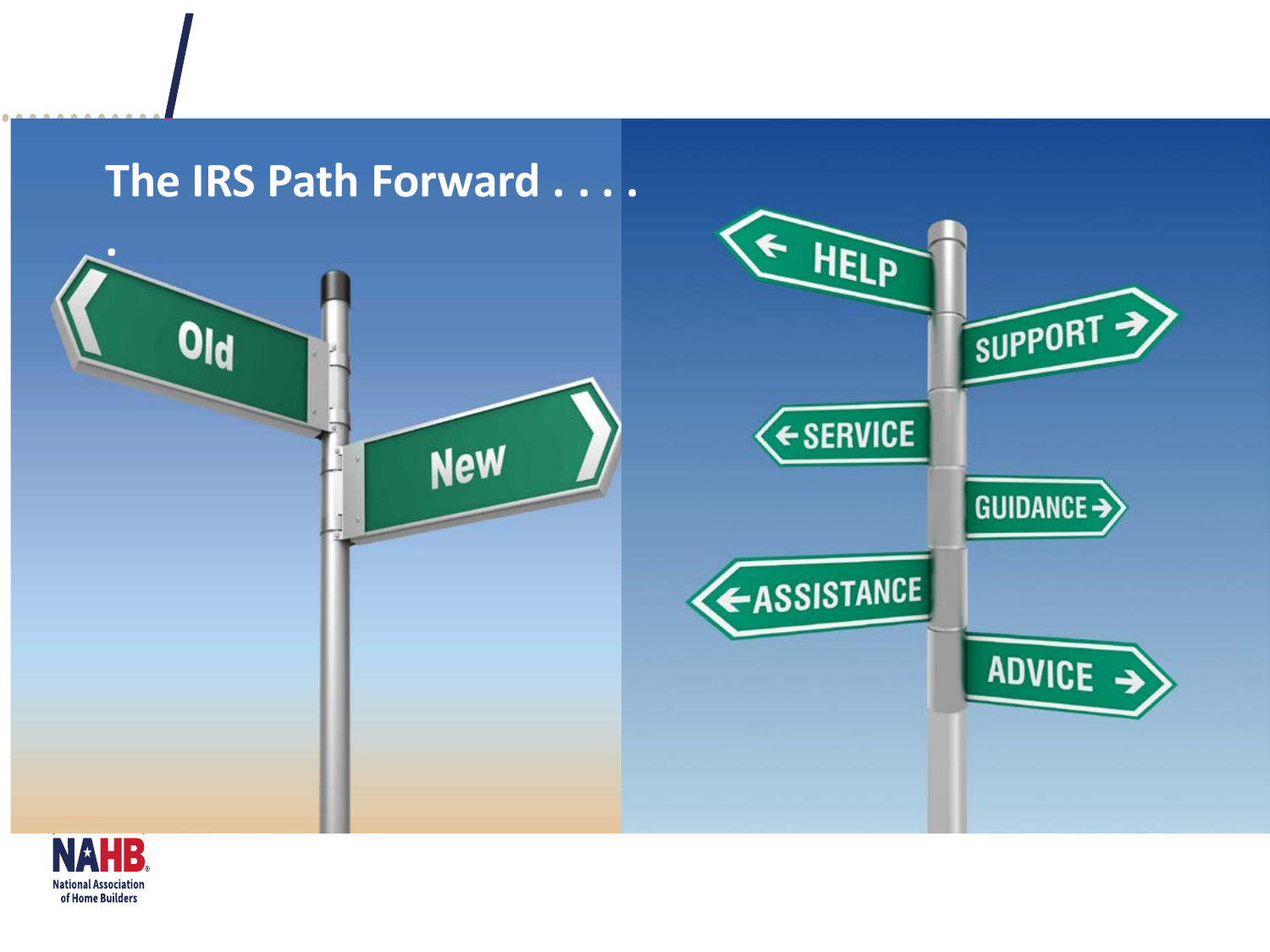# **20% Pass-Thru Deduction**

#### **Who can generally take the full 20% deduction?**

 $\triangleright$  Taxpayers with less than \$157,500 (singles)/\$315k (couples) in taxable income

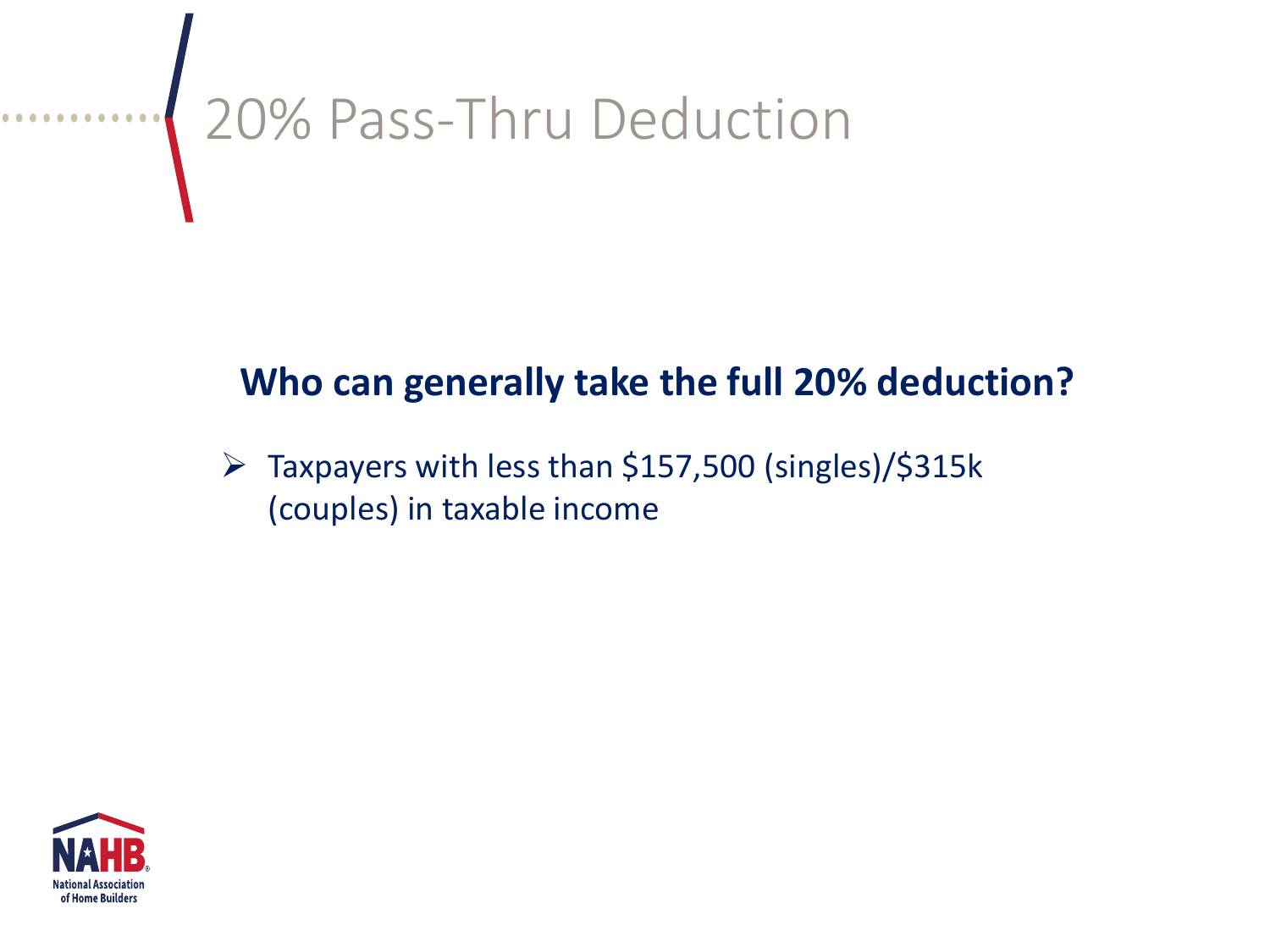Qualified Business Income Defined

The law defines QBI as pass-thru income minus "net capital gains"

Net capital gains = (long-term capital gains)  $-$ (short-term capital losses)

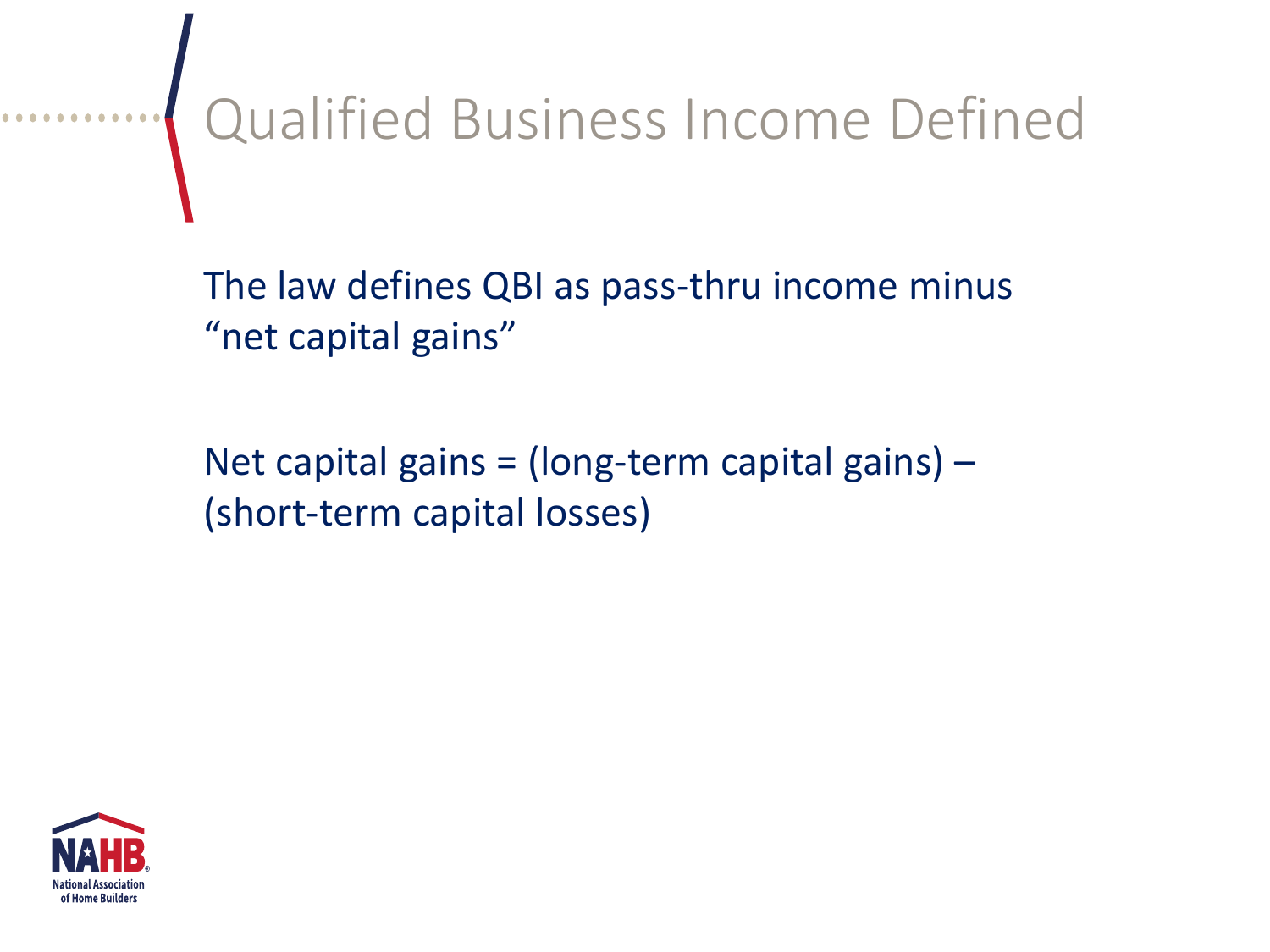### Calculating QBI

**Pass-thru income:** \$120,000 **Long-term capital gains**: \$25,000 **Short-term capital losses**: \$5,000

#### **Qualified Business Income**

\$120,000 – (\$25,000 - \$5,000) =  $$120,000 - $20,000 = $100,000$ 

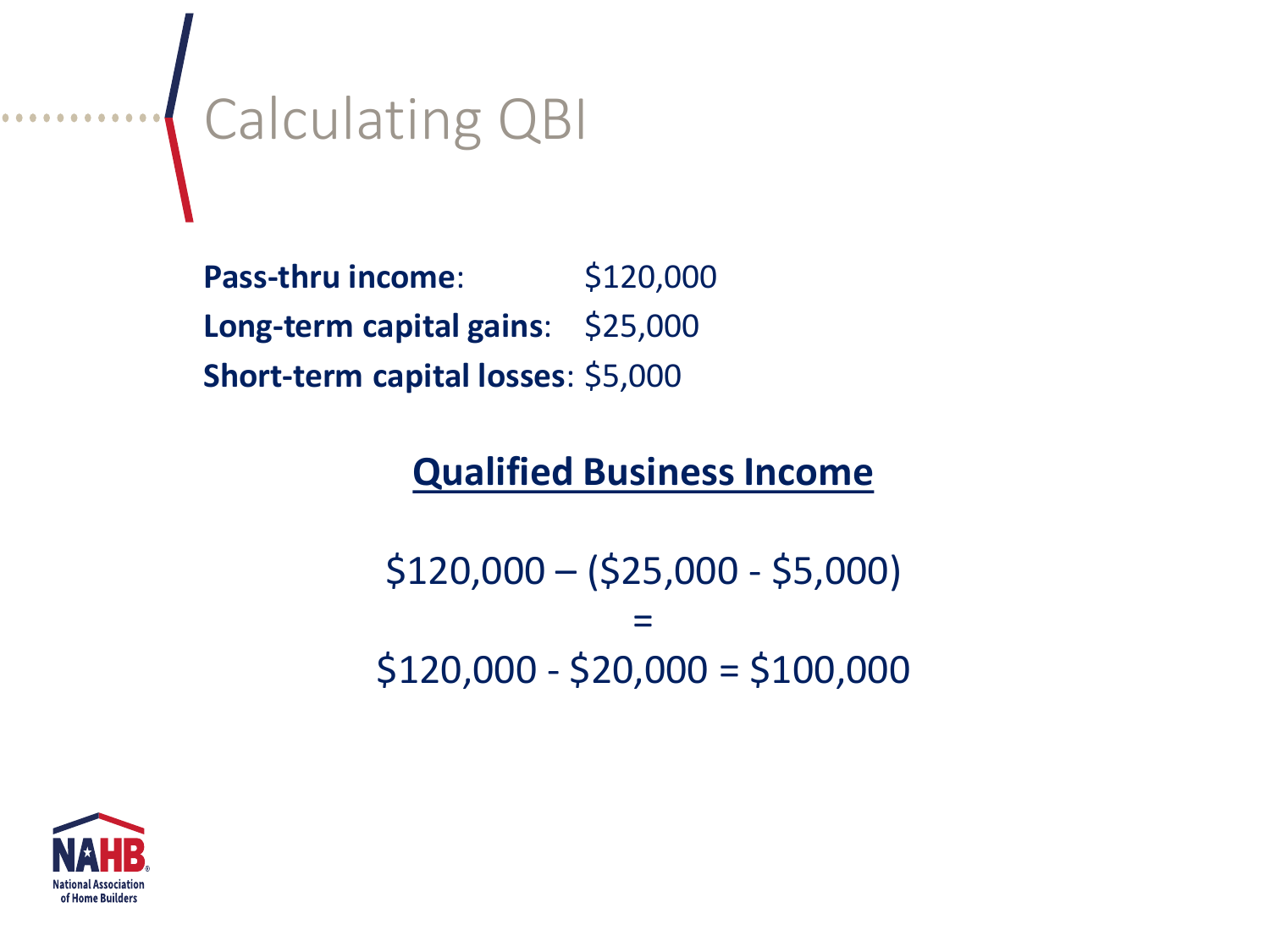How To Calculate 20% Deduction

#### If under those income thresholds

Taxpayer receives a deduction equal to the **lesser** of:

#### $\geq$  20% of their qualified business income (QBI) **OR**

 $\geq 20\%$  of taxable income

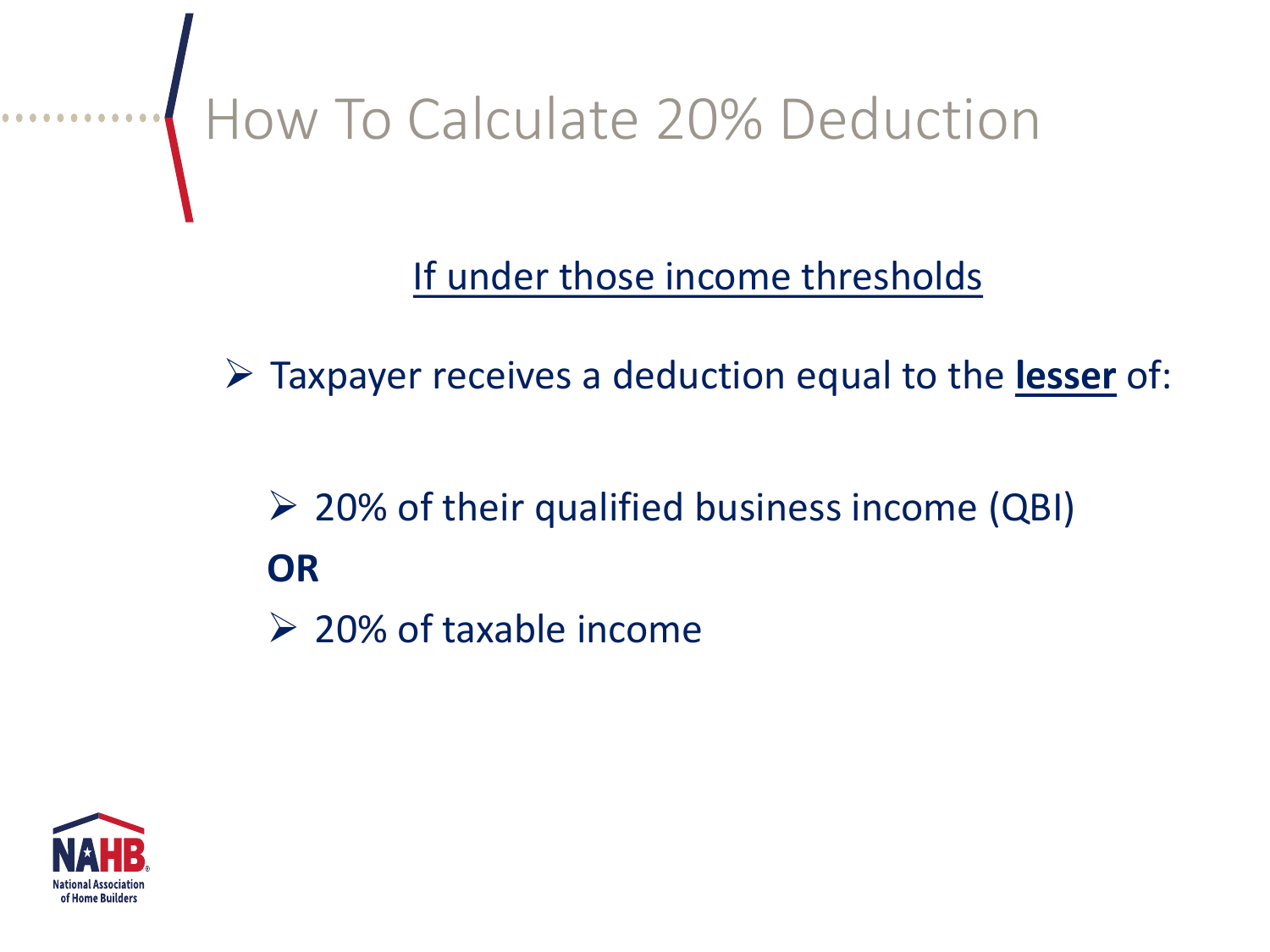# www.fracefillering.com/margin="1" Rule

#### Example:

A married, independent contractor earns \$100,000 and claims the \$24,000 standard deduction, reducing taxable income to \$76,000.

The pass-thru deduction is worth \$15,200 (\$76,000 x 20%)

#### **Why isn't the deduction worth \$20,000--20% of their \$100,000 in income?**

The rule says that the deduction is the lesser of 20% of QBI or 20% of taxable income.

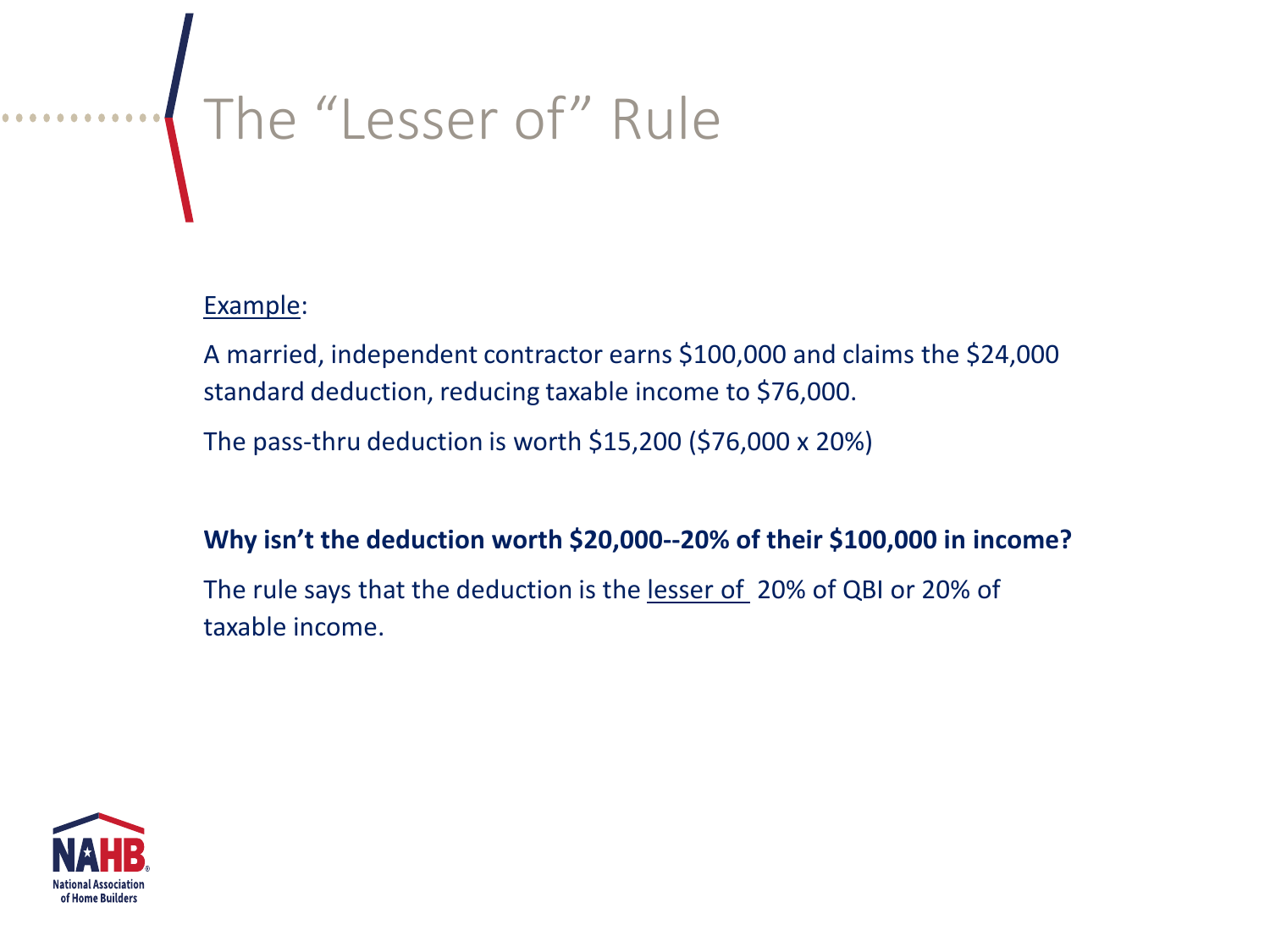How to Calculate the Deduction: Income Above the Threshold

#### Example

- Qualified business income: \$600,000
- $\triangleright$  Filing status: Married filing jointly
- $\triangleright$  Ideal deduction: \$120,000 = (\$600,000 x 20%)

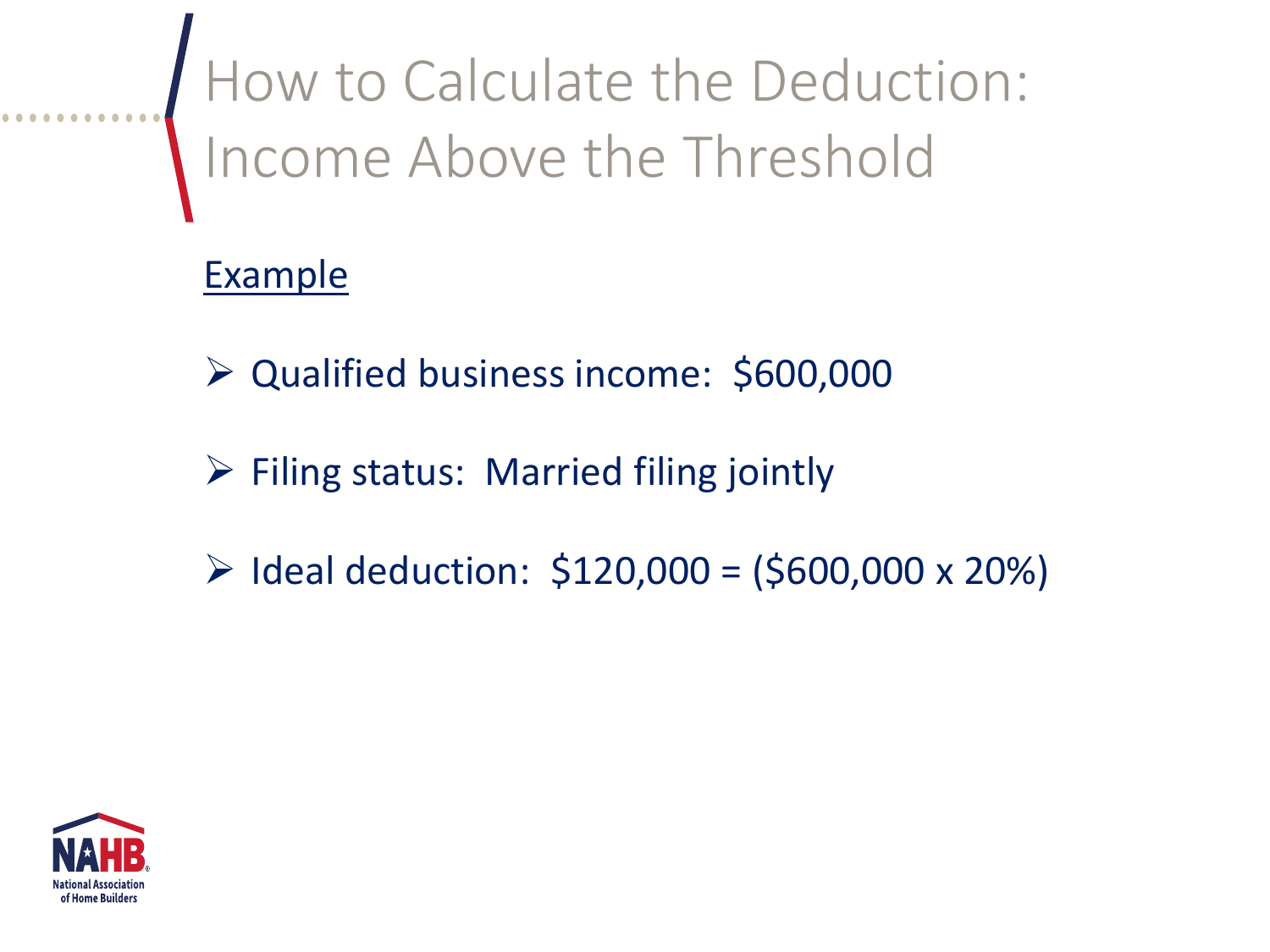How to Calculate the Deduction: Income Above the Threshold

#### Option #1: Use W-2 Wages Paid

#### Deduction is calculated based on 50% of W-2 wages paid.

#### W-2 wages paid: \$200,000

- 1. Multiply by 50%
- 2. Maximum possible deduction is \$100,000.

#### *Taxable income is reduced by \$100,000.*

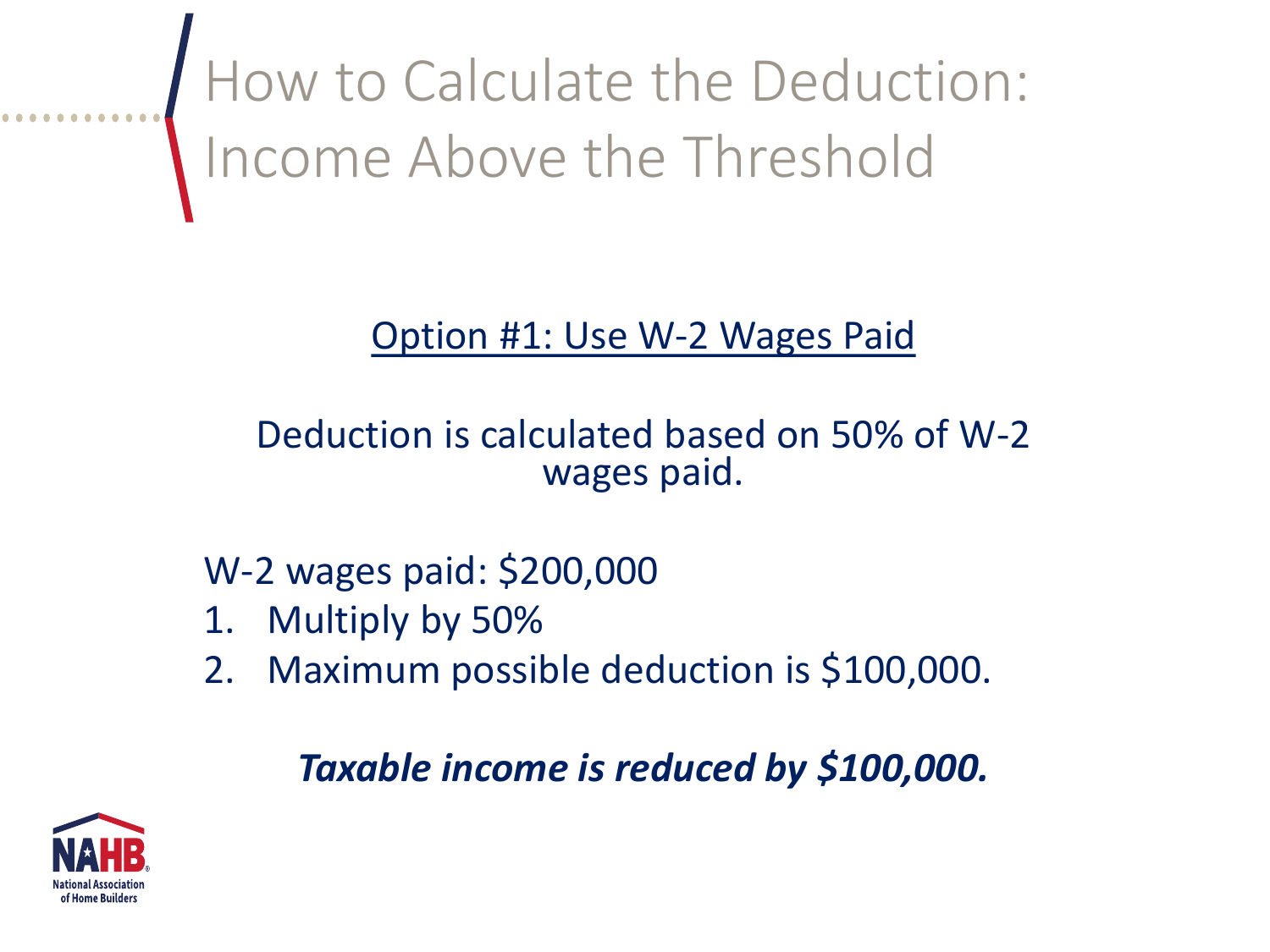How to Calculate the Deduction: Income Above the Threshold

#### Option #2: W-2 Wages + Depreciable Assets

Deduction is equals 25% of W-2 wages paid plus 2.5% of unadjusted basis of all qualified property.

**W-2 wages paid**: \$200,000 **Qualified property**: \$1 million

- 1. Multiply W-2 wages by 25%: \$50,000
- 2. Multiply \$1M in qualified property by 2.5%: \$25,000
- 3. Maximum deduction is \$50,000 plus \$25,000, or \$75,000

#### *Taxable income is reduced by \$75,000.*

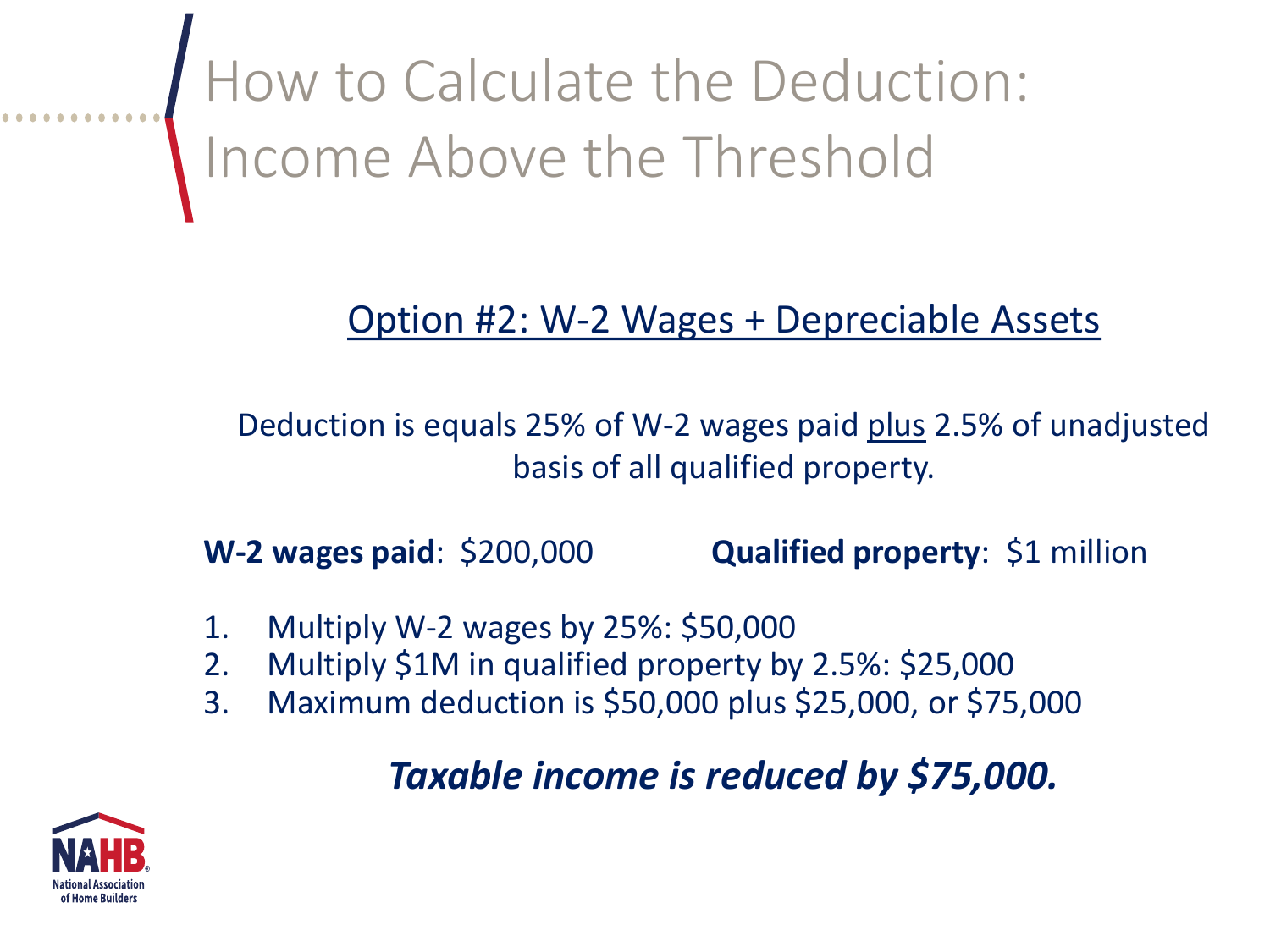

#### **New limitation**

- $\triangleright$  Limited to 30% of EBIT through 2022
- $\triangleright$  After that, the deduction is limited to 30% of EBITDA

*However…*

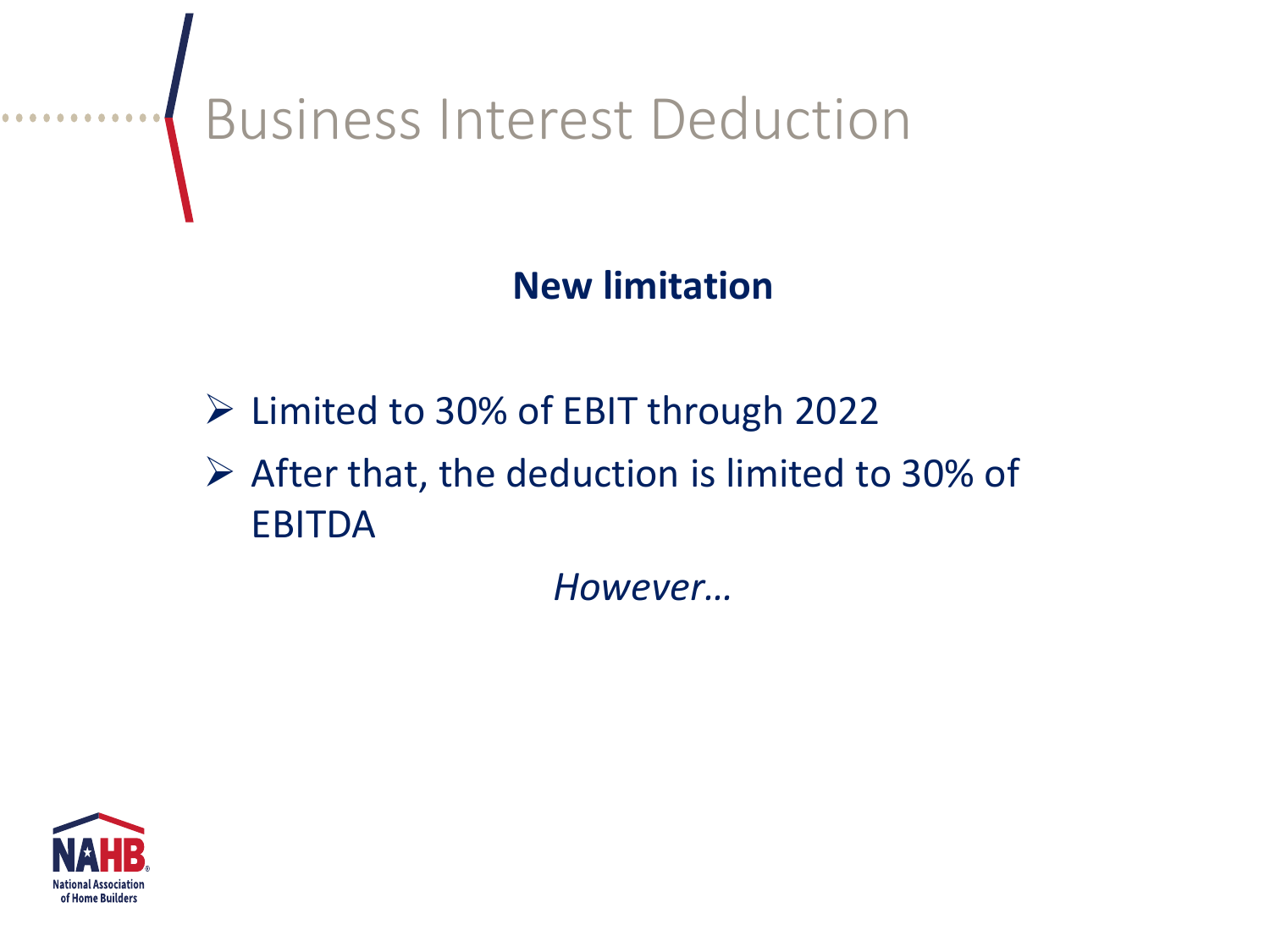## Business Interest Deduction

**Any real property trade or business can elect to keep their deduction, with potential tradeoffs.**

The definition of "real property trade or business" is VERY broad and covers:

"…any real property development, redevelopment, construction, reconstruction, acquisition, conversion, rental, operation, management, leasing, or brokerage trade or business."

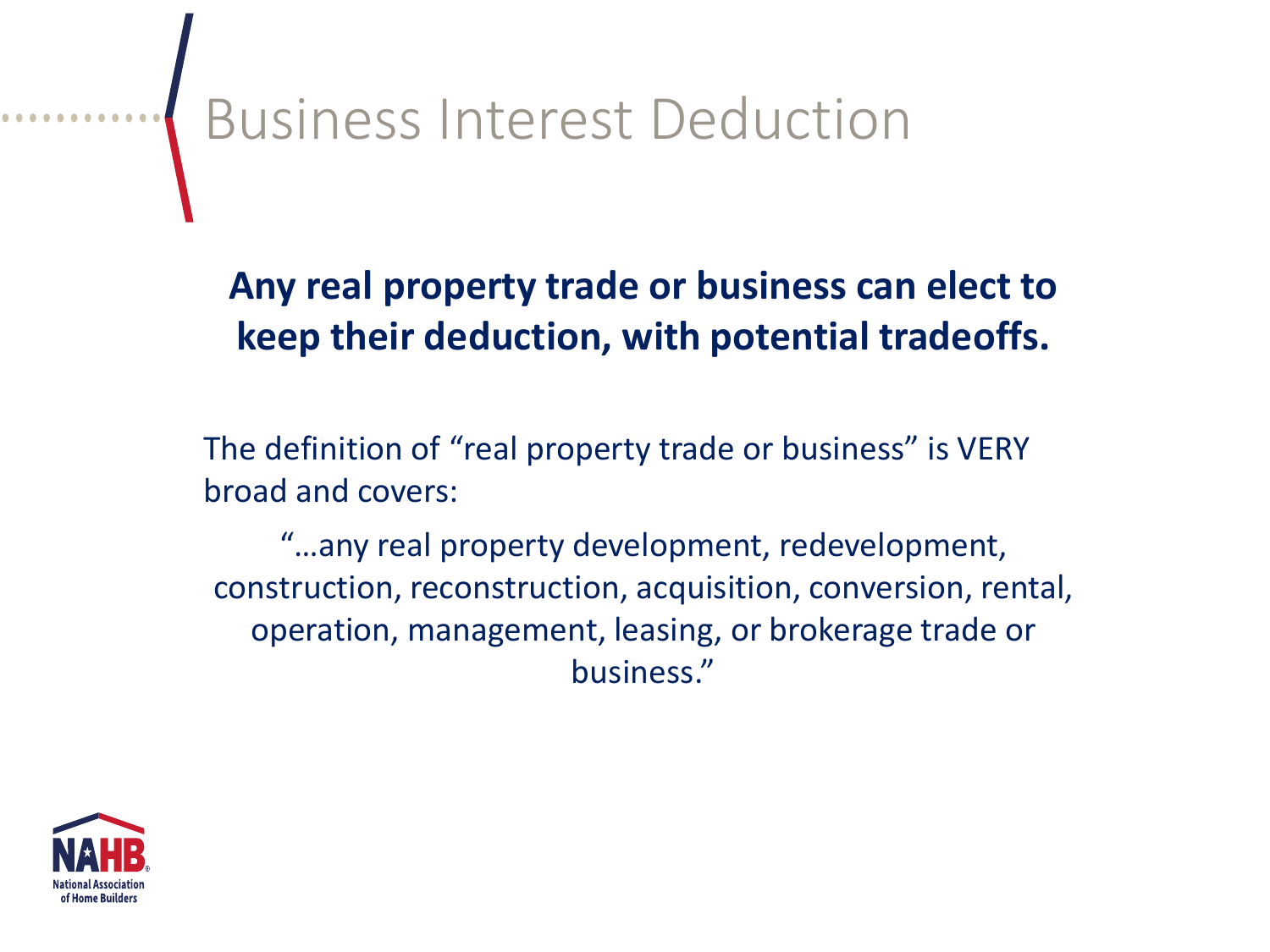### Changes to Sec. 179 Depreciation

|                               | <b>Prior Law</b> | <b>New Law</b> | <b>Difference</b> |
|-------------------------------|------------------|----------------|-------------------|
| <b>Maximum</b><br>deduction   | \$500K           | \$1 million    | $+$ \$500K        |
| <b>Phase-out</b><br>threshold | \$2 million      | \$2.5 million  | $+$ \$500K        |
| <b>Fully phased</b><br>out at | $$2.5$ million   | \$3.5 million  | $+$ \$1 million   |
| <b>Permanent</b>              | <b>No</b>        | YES            |                   |

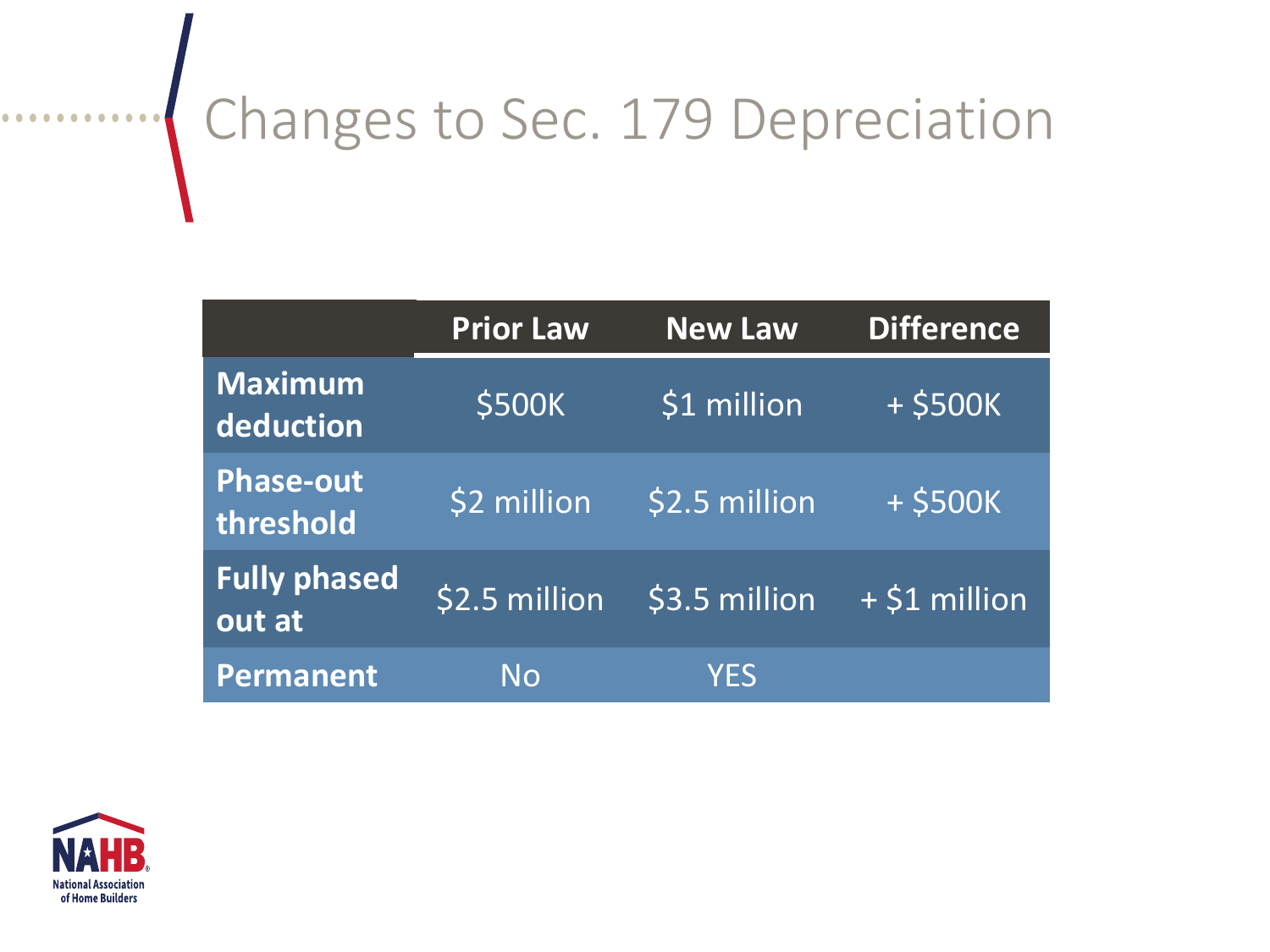# **Full Expensing**

#### **Prior Law**

Generally, any purchase had to be depreciated over an extended period.

#### **New Law**

100% of the cost of any purchases (except for real property) made through 2022 may be deducted in the first year.

This decreases to 80% in 2023, 60% in 2024, and so on until it fully phases out by tax year 2027.

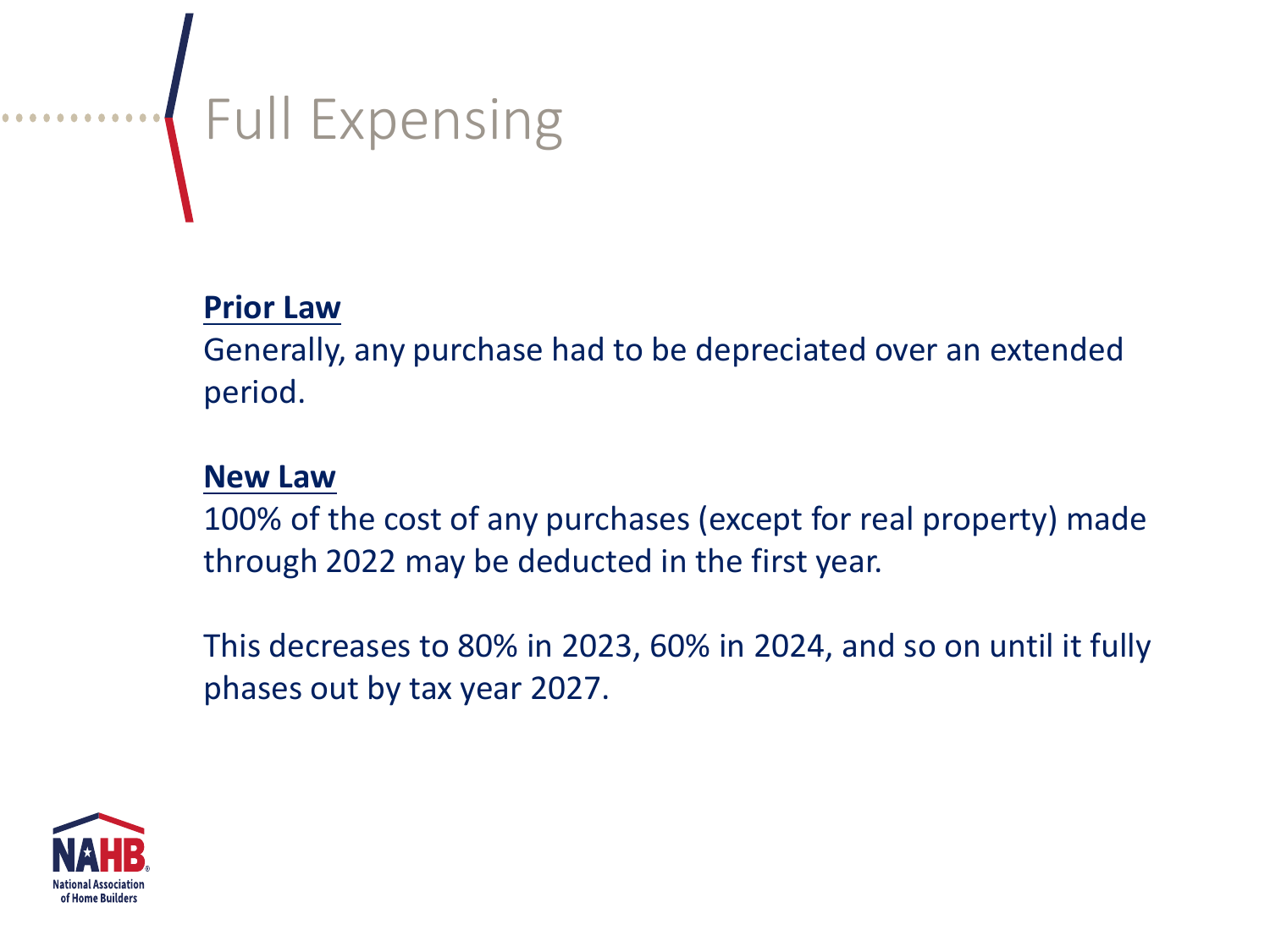# The BID Choice

#### **All real estate businesses HAVE A CHOICE**

- $\triangleright$  May elect out of the new limitation to the business interest expense deduction
	- $\triangleright$  Benefit:
		- $\triangleright$  Can deduct 100% of business interest expenses
	- $\triangleright$  Drawback:
		- $\triangleright$  Cannot take advantage of full expensing
- $\triangleright$  Whatever the ultimate decision, the taxpayer is locked into their choice for three years, **SO…**

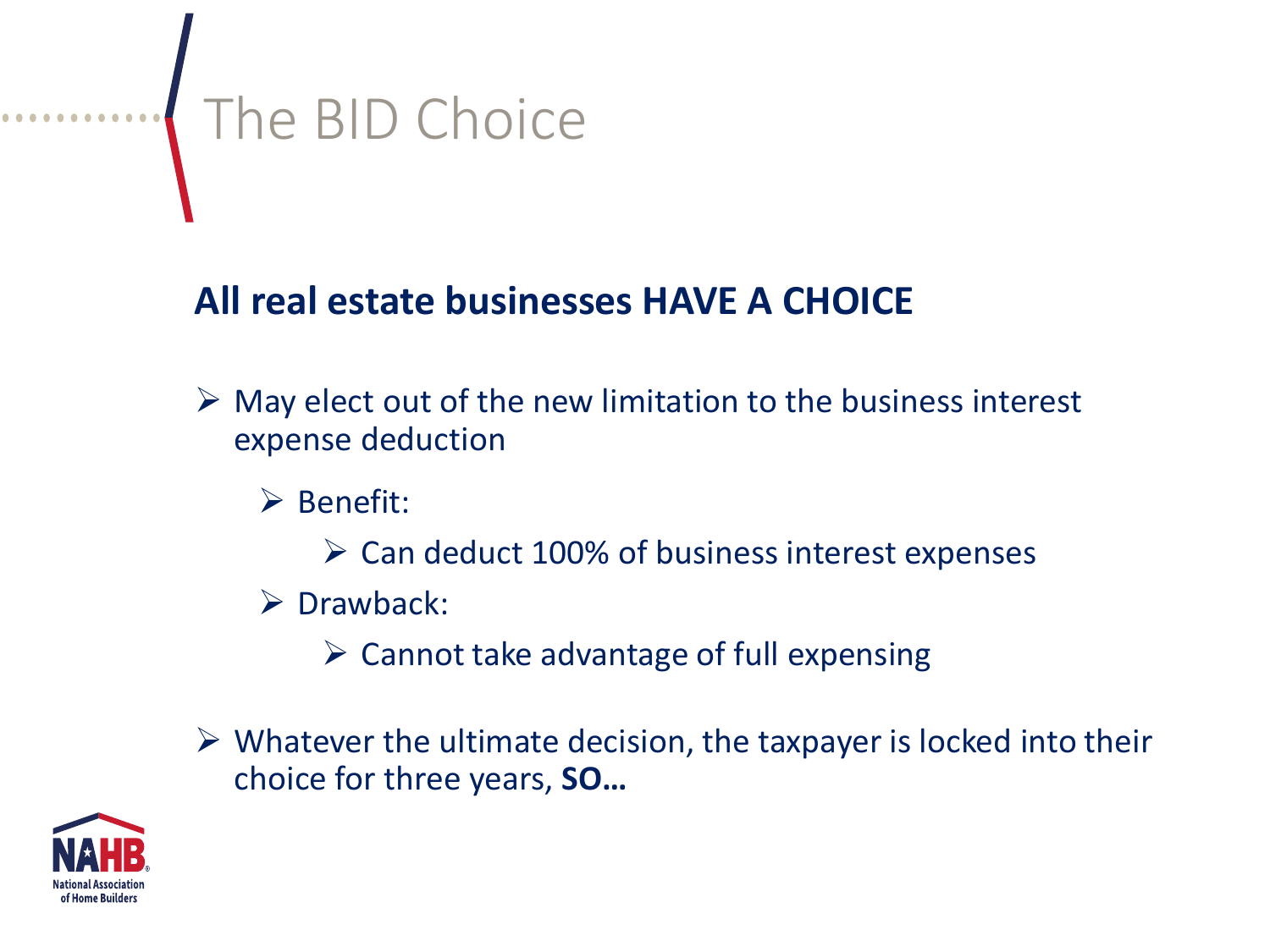## Net Operating Losses (NOLs)

- Carrybacks no longer allowed
- $\triangleright$  May carry NOLs forward indefinitely, rather than only 20 years
- $\triangleright$  NOLs may be used to offset only 80% of business income in a tax year

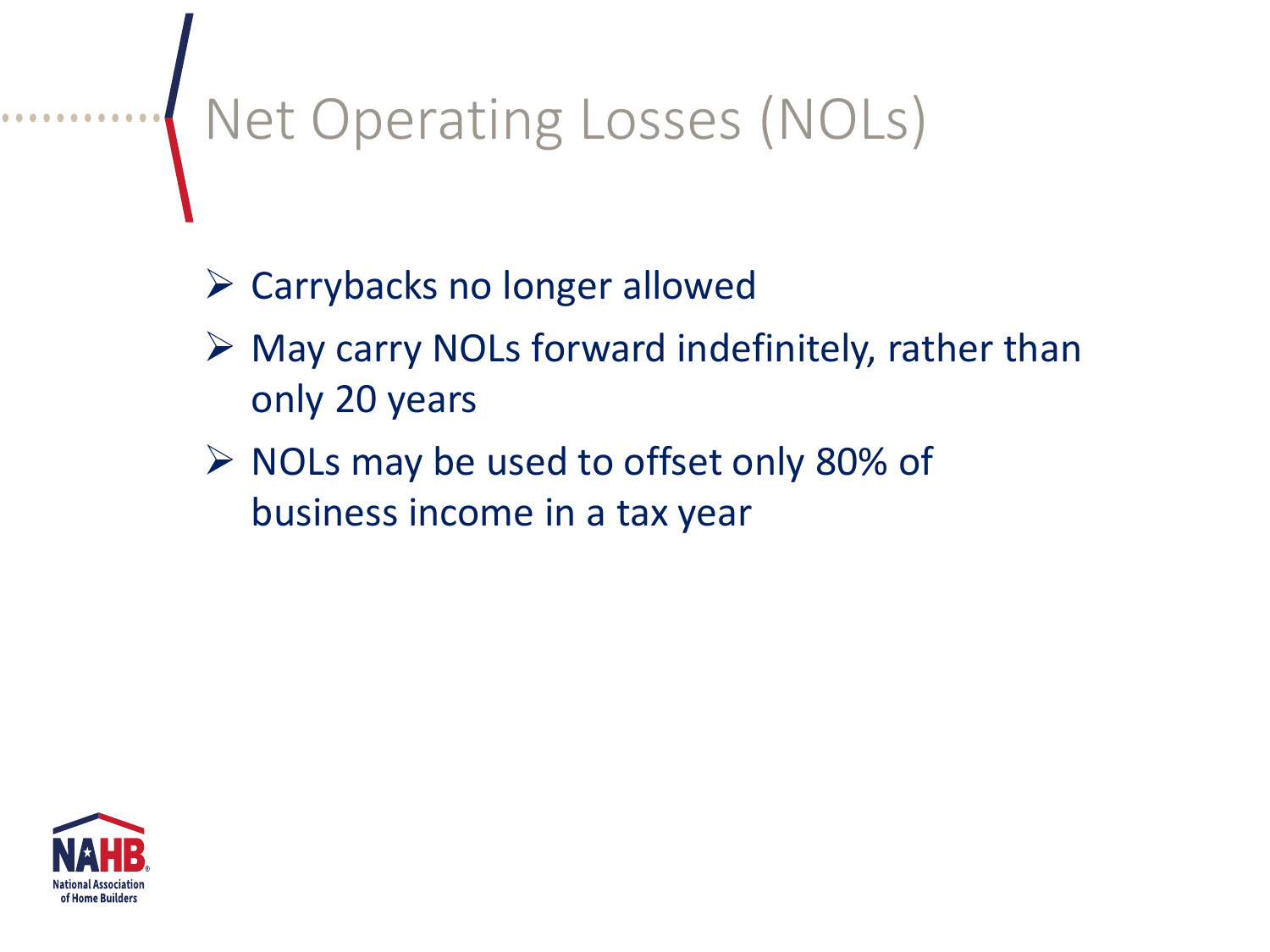### Active Loss Limitations

- **If you own a business in which you "materially participate"** (i.e. you generate "active" business income):
	- $\triangleright$  You may no longer use unlimited losses to offset income elsewhere cap has been placed on losses that can be used to offset other income.
	- Deductible losses are limited to \$250,000 (single) / \$500,000 (married filing jointly)
	- $\triangleright$  These "active losses" may no longer offset passive income
	- $\triangleright$  Accumulated passive losses will be treated as active losses in the year of disposition of a business interest

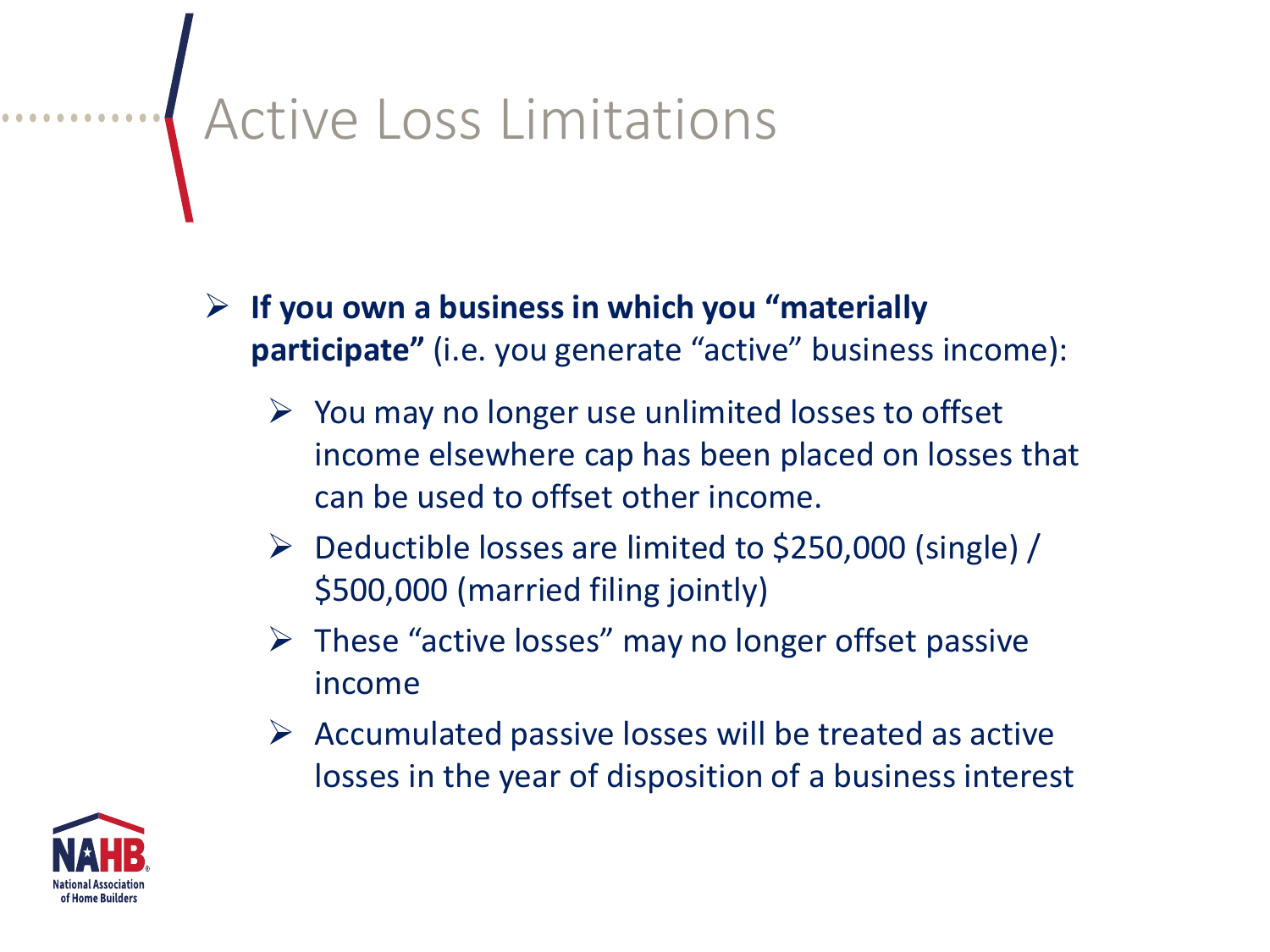## Example: Active loss limitations

Joe (single) leaves his job to pursue his dream of owning his own business

Seed money invested by:

- Joe: \$500,000

- Mary: \$500,000

Business net income/(loss) in the  $1<sup>st</sup>$  year: (\$700,000)

Joe and Mary's active loss: \$350,000 apiece

Joe's excess loss = \$350,000 - \$250,000 (limit for single filers) = \$100,000

Must carry the loss forward

Mary's excess loss = \$0, can immediately use toward a refund

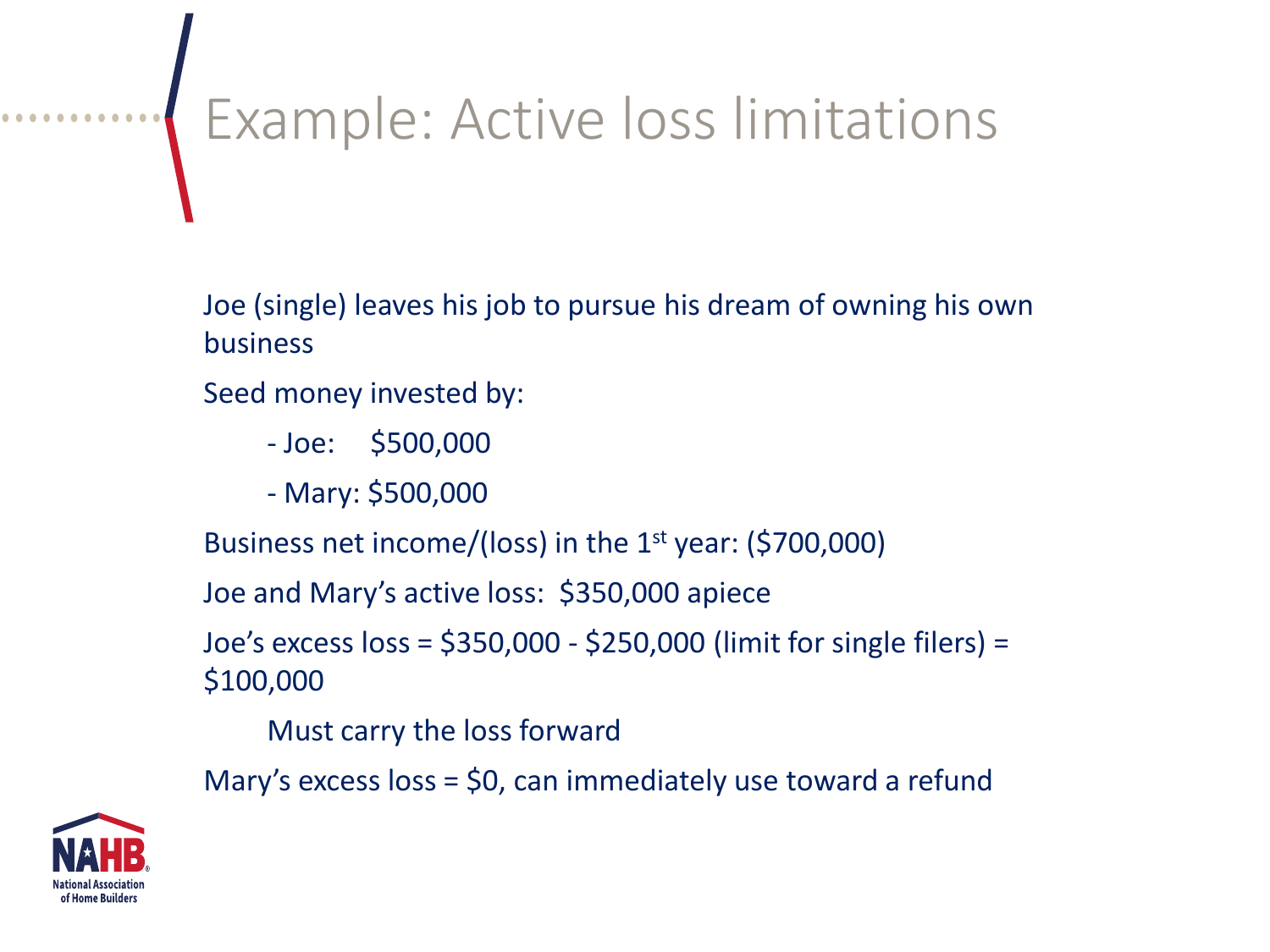### Important Under-the-Radar Changes

- $\triangleright$  Fringe benefits
	- $\triangleright$  Transit benefits, in particular
		- $\triangleright$  Employer contributions no longer deductible from pre-tax business income
- $\triangleright$  Contributions in aid of construction (CIACs)
	- Watch for increased PILTs from water and sewage utilities